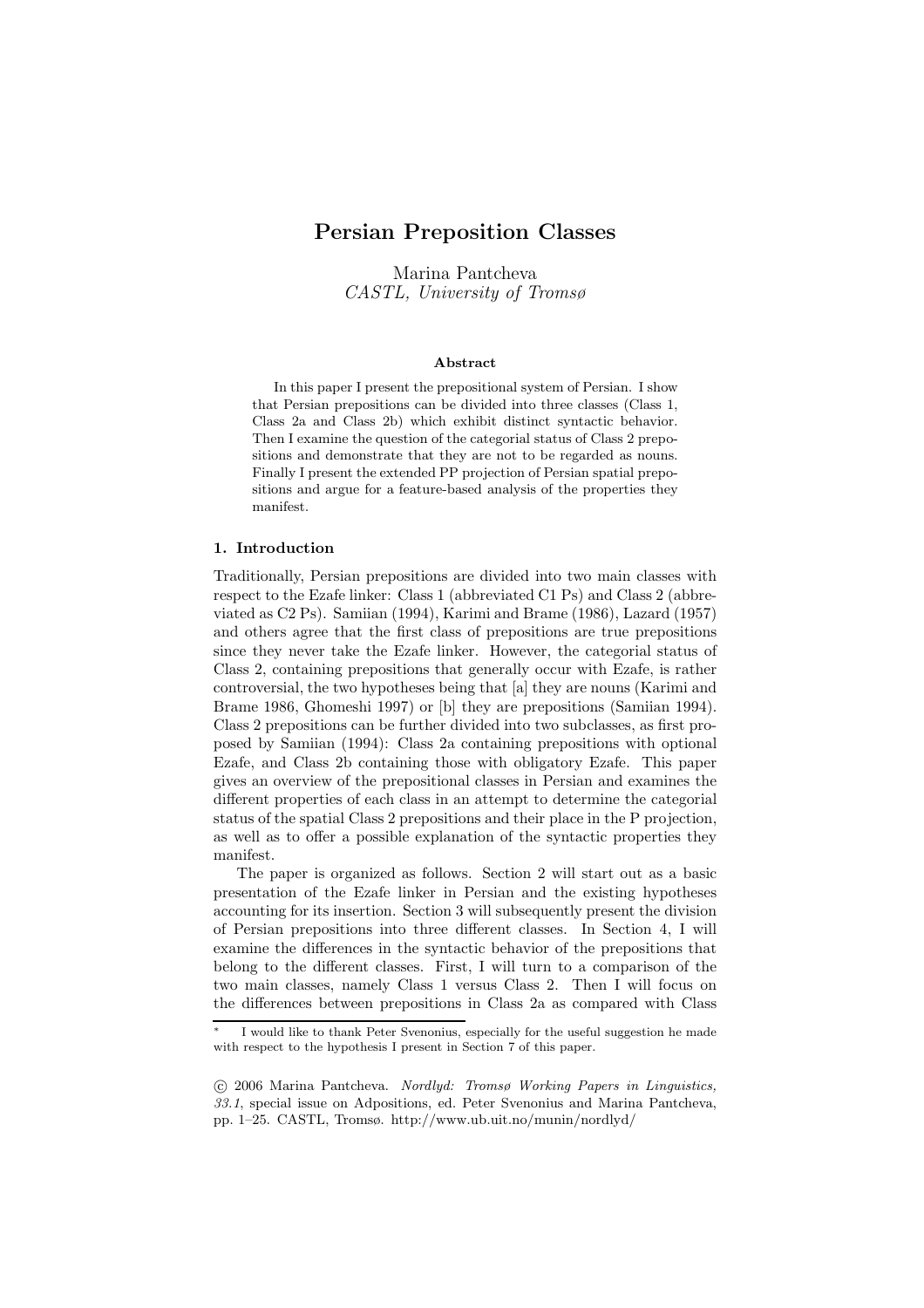2b and, finally, I will present the possibilities for combining prepositions with each other. Section 5 brings up the issue of the categorial status of Class 2 prepositions and here I will argue that they are distinct from nouns. In Section 6, taking Svenonius' (2005-06) work as a point of departure, I present the tree structure for Persian prepositional phrases. In Section 7, I present a hypothesis explaining the ambivalent behavior of Class 2a prepositions. Section 8 concludes the paper.

### 2. Persian Ezafe

# 2.1. Basic facts

For the purpose of understanding the syntactic behavior of Persian prepositions and subsequently classifying them, a more detailed introduction into the phenomenon known as Ezafe is necessary.

Ezafe is the common term for a linking vowel used to indicate a relationship between sub-constituents of an NP. In Persian it is phonologically realized as an unstressed vowel which appears after certain word classes. When attached to a word ending in a consonant, Ezafe is pronounced as an unstressed /e/. When attached to word ending in a vowel, Ezafe is pronounced as an unstressed /je/ (spelled as -ye in the examples).

Generally speaking, Ezafe attaches to nouns and pronouns when they are followed by a modifier,<sup>1</sup> be it an attributive adjective (see  $(1)$ ) or a modifying noun (as in 2). The most common Ezafe construction apart from noun modification is the possessive construction (see  $(3)$ ). Interestingly, the majority of Persian prepositions have the Ezafe linker before the noun phrase or pronoun they take as their complement (see  $(4)$ ).<sup>2</sup>

| (1) | a. | xane-ye bozorg<br>house-EZ big<br>'big house'     | b. | mæn-e divune<br>l-EZ<br>crazy<br>'crazy me'    |
|-----|----|---------------------------------------------------|----|------------------------------------------------|
| (2) |    | kif-e<br>chærm<br>bag-EZ leather<br>'leather bag' |    |                                                |
| (3) | a. | ketab-e Mina<br>book-EZ Mina<br>'Mina's book'     | b. | ketab-e un<br>book-EZ $s/he$<br>'her/his book' |

 $1_A$  common view is that Ezafe never attaches to a noun modified by a relative clause. However, according to Ortmann  $(2002)$  the special relative clitic  $-i$ , which attaches to nouns modified by a restrictive relative clause, is an allomorph of the Ezafe morpheme.

 $2G$ losses are as follows: Ez - Ezafe vowel, s - singular, PL - plural,  $1,2,3$  - 1st,  $2nd$ , 3rd person, OM - object marker, CL - clitic.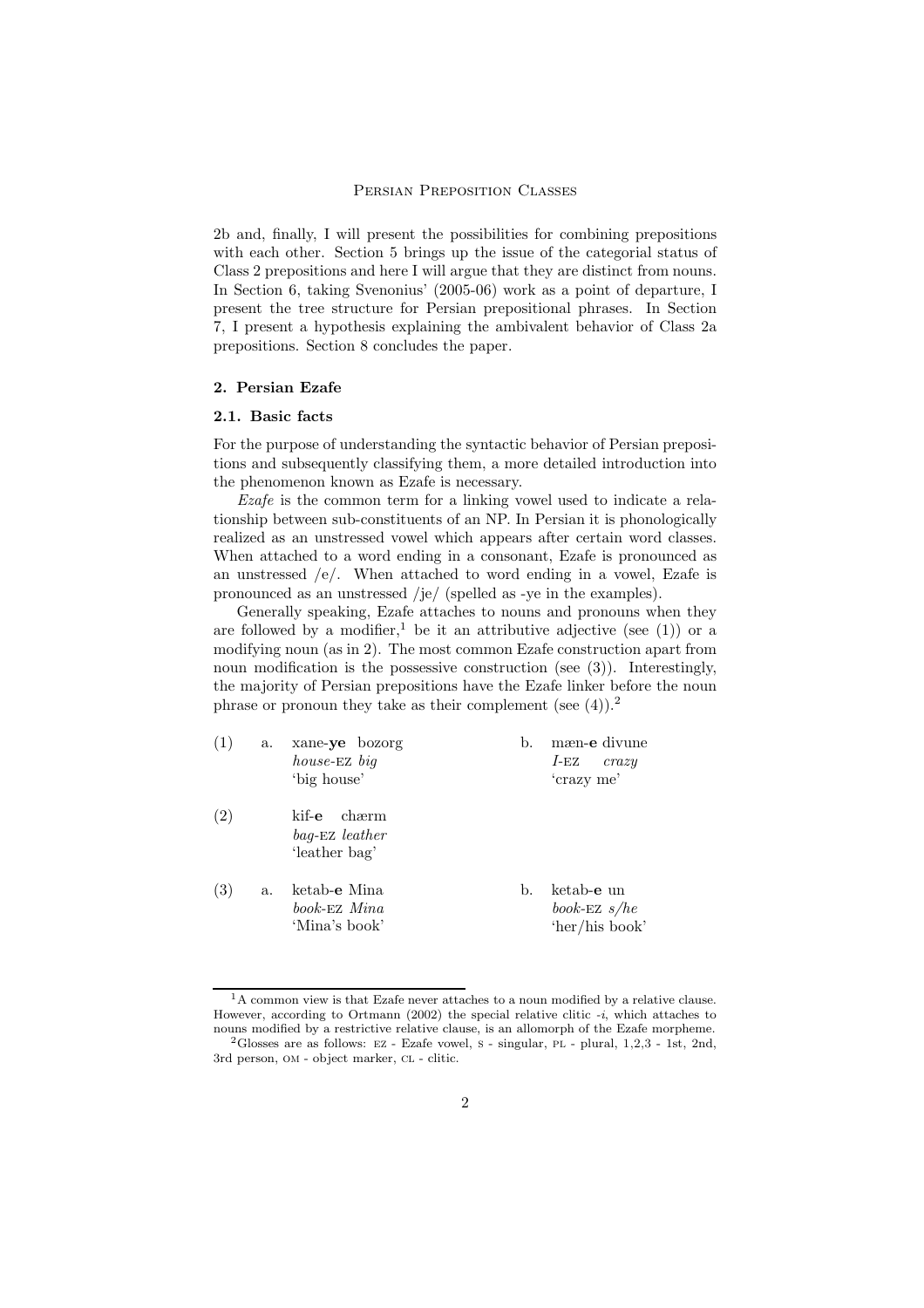| b. jelow-ye xane        |
|-------------------------|
| front-EZ house          |
| 'in front of the house' |
|                         |

The Ezafe construction is recursive:

 $(5)$  zir-e under-EZ table-EZ writing-EZ wooden-EZ new-EZ you miz-e tæhrir-e chubi-ye nou-ye shoma 'under your new wooden writing desk'

### 2.2. Previous research on Ezafe

Being an interesting syntactic phenomenon, the Ezafe has been studied by a number of linguists. Here follows an overview of the existing hypotheses.

### 2.2.1. Samiian (1994): Ezafe as a dummy case assigner

Samiian gives a description of the distribution and function of the Ezafe vowel in Persian and provides a unified syntactic account in terms of a formal system of features. She states that Ezafe is a dummy case assigner (similar to English  $of$ ) which appears within phrases headed by non-caseassigning categories, thus enabling them to case-license their complement. This assumption provides a straightforward explanation for the presence of Ezafe before attributive nouns, but doesn't account for the Ezafe vowel before attributive adjectives, since it is not clear why attributive adjectives need case. In order to apply her hypothesis to adjectives, Samiian extends the case-receiving categories to include all  $[+N]$  categories, that is, nouns and adjectives, and claims that Persian is not exceptional in this regard, since Latin and Sanskrit case-mark their adjectives as well.

In other words, following the principles of Case Theory and Stowell's Case Resistance Principle, Samiian assumes that non-case-assigners need case, whereas case-assigners do not. The trigger for the insertion of Ezafe is then the lack of case-assigning properties. Hence, Ezafe appears only on categories that cannot assign case, i.e. [+N] categories, and doesn't appear on case-assigning categories, i.e. [−N].

Given this, the question arises why most prepositions in Persian take their complement via Ezafe. Since verbs and prepositions are both caseassigners by virtue of their [−N] feature, the latter are not expected to need some special device for taking a complement. However, the fact remains that the only phrasal category where Ezafe is not found is the verb. Moreover, the classification of lexical categories by means of primitive features doesn't give the possibility of grouping any three categories to the exclusion of the fourth.

Samiian divides the prepositions in Persian in two groups — those which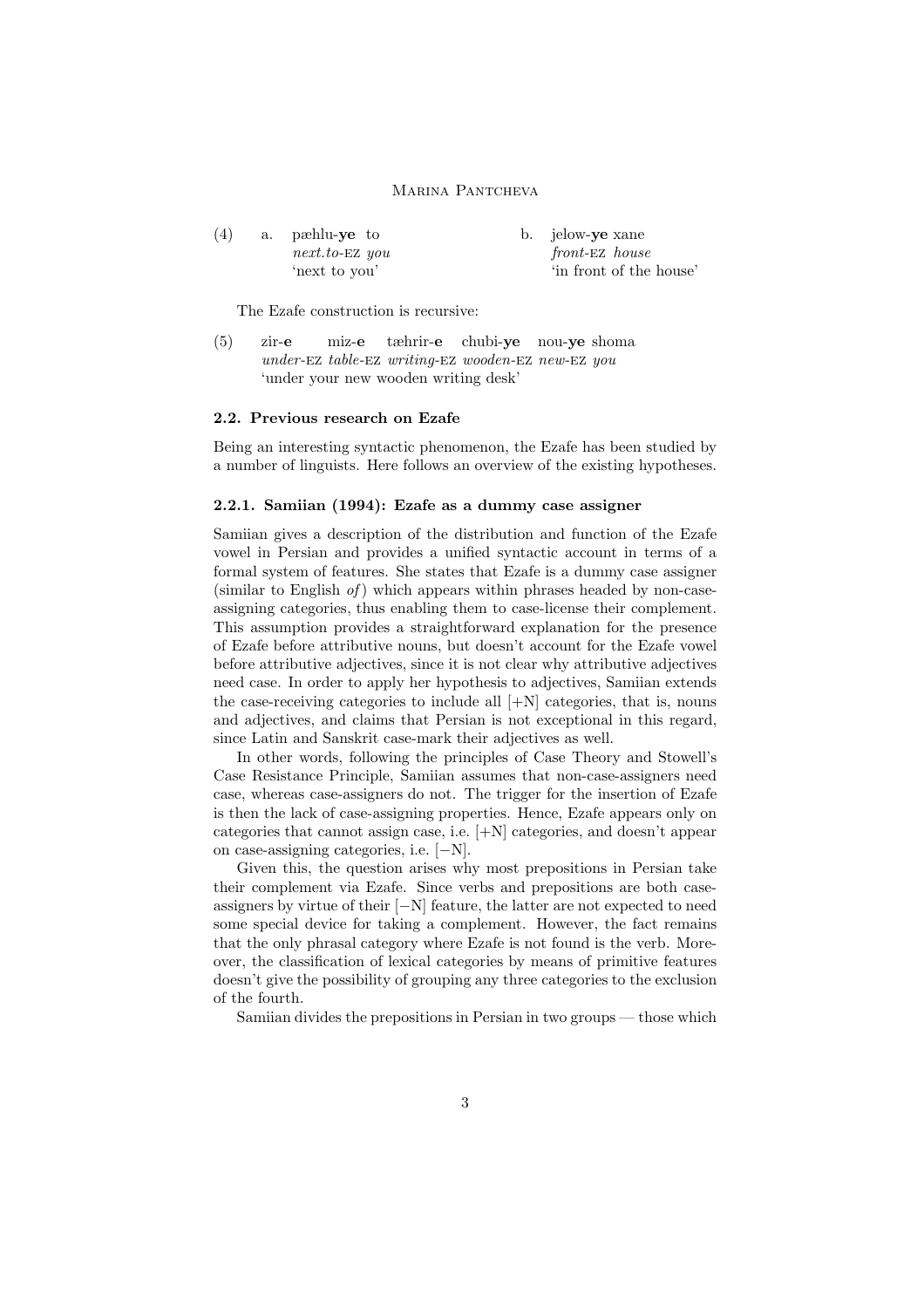do not take Ezafe (i.e. Class 1) and those which take Ezafe (i.e. Class 2).<sup>3</sup> C1 Ps possess all the properties associated with prepositions, including the ability to directly assign case. C2 Ps, on the contrary, exhibit some nominal properties including the inability to assign case.<sup>4</sup>

In order to explain the syntactic behaviour of C2 Ps, Samiian adopts the Neutralization Hypothesis for German adjectives (for which she cites work by van Riemsdijk). Under this proposal, German adjectives are neutralized in their  $[+N]$  feature, that is, they are specified only for the  $[+V]$  feature, rather than fully specified  $[+V,+N]$  elements. Consequently, as a  $[+V]$ category they are non-distinct from the  $[+V,-N]$  category, i.e. from verbs. This provides an explanation for the fact that adjectives and [−N] categories in German share some properties, namely, they all can assign case.

Following the same line of reasoning, Samiian suggests that C2 Ps are neutralized with respect to their [−N] feature, thus they have only the feature specification [−V]. The full paradigm of Persian lexical categories is given in (6).

(6) N: 
$$
[-V,+N]
$$
 V:  $[-V,-N]$   
A:  $[-V,+N]$  C1 Ps:  $[-V,-N]$   
C2 Ps:  $[-V]$  (Samiian 1994:38 ex. (46))

C2 Ps are left with only the feature  $[-V]$  which makes them unable to assign case, since according to Samiian only categories specified for [−N] are case-assigners. Therefore, C2 Ps have to make use of a special device, more specifically the dummy case assigner Ezafe, in order to be able to take complements.

# 2.2.2. Ghomeshi (1996): PF insertion rule

Ghomeshi (1996) explains the property of the Ezafe linker by arguing that nouns in Persian do not project to a maximal category on their own. Given this, no phrasal constituent can appear within the noun phrase, hence Persian noun phrases consist of  $X^0$ -adjoined heads. In other words, all attributive modifiers within the NP are heads (cf.  $(7)$ ).<sup>5</sup>

<sup>3</sup>The labels used by Samiian herself are P1 and P2 for Class 1 and Class 2, respectively. In this paper, I will stick to the labels presented in the introductory section.

<sup>&</sup>lt;sup>4</sup>It is important to note that despite assuming that C2 Ps have certain nominal properties, Samiian presents convincing evidence against the claim that they are nouns.  $5$ The subscripts indicate the headedness of the phrase. DP<sub>poss</sub> is the label for the possessor phrase,  $P_{nom}$  is the label for 'nominal prepositions', which is Ghomeshi's term for those prepositions that take their complement via the Ezafe linker, i.e. the C2 Ps.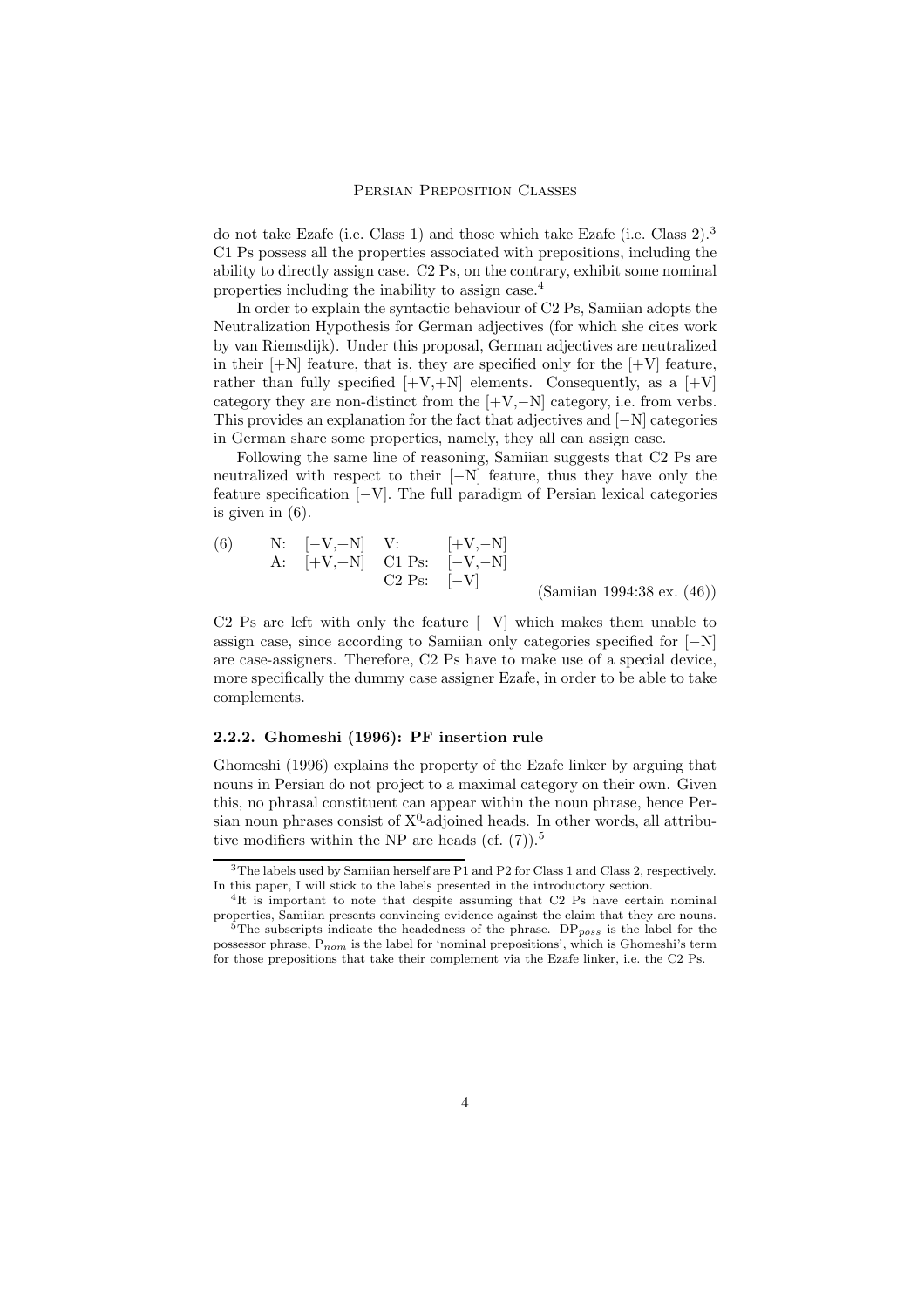(7)



(Ghomeshi 1996: 95 ex. (2))

Further, she argues that adjectives too can surface as non-projected A<sup>Q</sup>s. When it comes to prepositions, Ghomeshi adopts the division suggested by Samiian (1994), namely a C1 category and a C2 category. C1 Ps obligatorily project to phrases and never take Ezafe. Ghomeshi considers the C2 Ps that can appear with an optional Ezafe and states that they either project (and appear without Ezafe) or do not project to a phrase (in which case they take their complement via Ezafe). The C2 Ps with obligatory Ezafe never project to a phrase.

Ghomeshi (1996) uses a PF insertion rule to account for the Ezafe vowel.

(8) Ezafe Insertion Rule: Insert the vowel -e on an  $X^0$  that bears the feature  $[+N]$  and is followed by a non-affixal constituent within the same extended projection. (Ghomeshi 1996:132 ex. (79))

In other words, the function of the Ezafe vowel is to link non-projecting [+N] heads to the elements they form a constituent with in order to identify them as such. Crucial for Ghomeshi's analysis is the suggestion that the nominal C2 prepositions bear the feature [+N], thus forming a natural class with nouns and adjectives. Since the Ezafe vowel appears only on these three categories, and never on verbs and adverbs, Ghomeshi proposes that the trigger for the Ezafe insertions is the [+N] feature.

# 2.2.3. Kahnemuyipour (2000): Syntactic movement

Kahnemuyipour (2000) provides an explanation for Ezafe insertion based on syntactic movement.

He notes that if Ezafe were a marker inserted only to identify constituenthood, as proposed by Ghomeshi (1996), then the order of the modifier and the noun would be irrelevant. However, there are cases in Persian where the adjective precedes the noun and no Ezafe is inserted (cf.  $(9)$ ).<sup>6</sup> Moreover, the Ezafe vowel is ungrammatical in this context.

 ${}^{6}$ Ghomeshi (1996) takes these to be cases of lexicalization and considers them as compounds. However, this doesn't explain the fully productive case of adjectives in the superlative form, which are always used prenominally and obligatorily without Ezafe.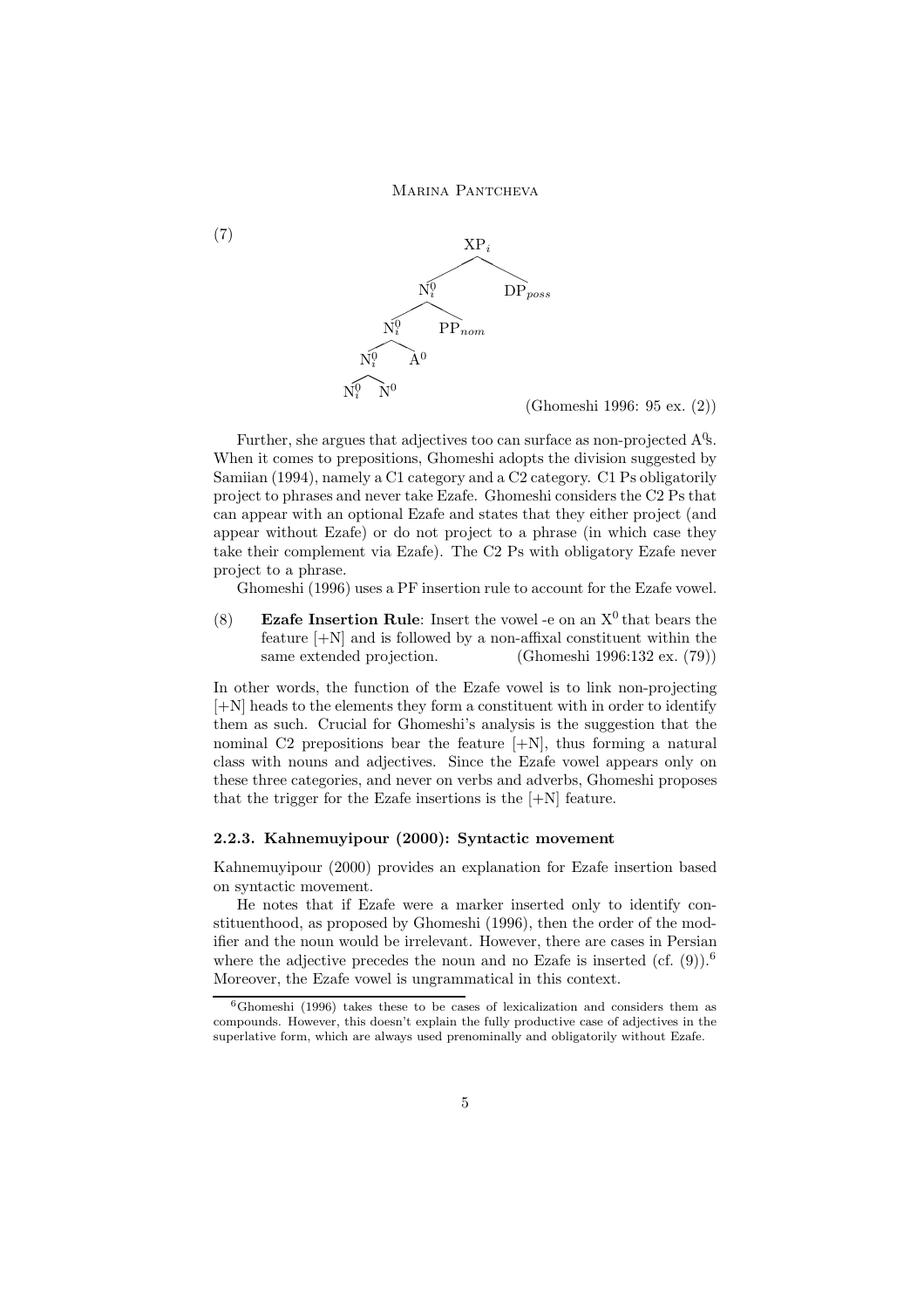$(9)$  gol(\*-e) ab flower-ez water

'rose water' (Kahnemuyipour 2000:3 ex. (3a))

Kahnemuyipour takes this fact to suggest that the Ezafe construction is associated with syntactic movement and that the Ezafe vowel is the realization of a strong [Mod] feature borne by modifiers. He assumes a left-branching structure and a prenominal Merge position for all noun-modifying elements. Their postnominal surface position, then, is derived by movement of the noun. Referring to Cinque's (1994) proposal about the base position of adjectives in the noun phrase, namely in the specifier of functional phrases above the NP, Kahnemuyipour suggests that modifiers in Persian too head functional projections above the noun phrase and, furthermore, that they bear the strong feature [Mod]. The noun, which also bears the feature [Mod], moves up and head-adjoins to the modifier, thus checking its [Mod] feature against the [Mod] feature of the modifier. The [Mod] feature is then morphologically realized as Ezafe on the noun (for the complete derivation of a successive head-adjunction structure the reader is referred to his paper).

Kahnemuyipour doesn't tackle the issue of those prepositions that take their complement via Ezafe. It remains unclear whether they are considered to originate below the Ground complement and then move up to headadjoin to it, which would mean that the preposition is modified by its complement.

# 2.2.4. Larson and Yamakido (2005): Ezafe as case-marker

Building on Samiian (1994) and following the Larsonian DP structure (Larson 1991), Larson and Yamakido (2005) suggest too that Ezafe is a case marker. However, their account differs from the one suggested by Samiian. Larson and Yamakido make the important assumption that C2 prepositions are nouns and thus, by eliminating the distinction between most Persian prepositions and nouns, they are able to provide a unified syntactic account for all nominal modifiers. They propose that nominal modifiers are generated as arguments of D postnominally, in the position of relative clauses. As [+N] elements they require case, hence, in English, they move up to get case-licensed by the Determiner. Persian, however, has at its disposal the Ezafe marker, which according to them is a special device for making Case available in the base position. Thus, Ezafe allows the underlying postnominal position of nominal modifiers to emerge, since they are case-licensed in their base position.

### 2.3. Summary

As can be seen from this section, there have been several attempts in the literature to explain the Ezafe phenomenon. Samiian (1994) argues that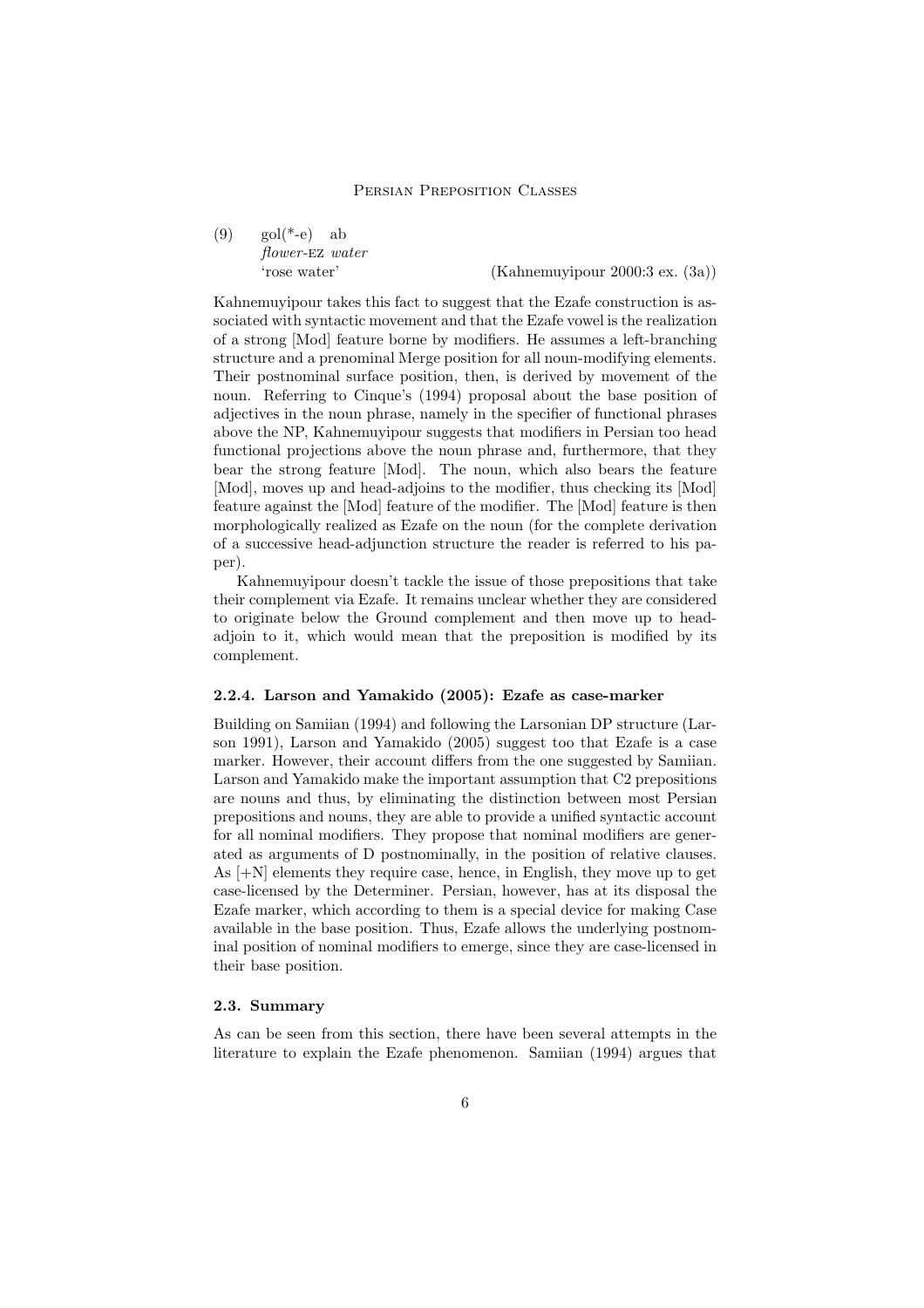Ezafe is a special case-marking device used to enable non-case assigning categories to take complements. The non-case-assigners are, according to her, the  $[+N]$  categories and the C2 category, the latter being neutralized with respect to its [−N] feature. Thus, prepositions belonging to this class pattern with nouns and adjectives in that they cannot assign case.

Ghomeshi (1996) rejects Samiian's claim that the Ezafe is present for case reasons. Her account builds on the assumption that the Ezafe domain is an  $X^0$ -adjoined structure and that all modifiers within it are heads. The Ezafe is then attached to any element bearing the [+N] feature in order to identify constituenthood.

Larson and Yamakido (2005) further develop Samiian's proposal about Ezafe as a dummy case marker and suggest that all modifiers are generated postnominally. Bearing the feature  $[+N]$ , they need case, and that is where Ezafe kicks in. English prenominal modifiers, on the contrary, have to move up to get case-licensed by the determiner, since English has no case-marking device corresponding to the Persian Ezafe.

One additional approach presented here is the syntactic movement account put forward by Kahnemuyipour (2000). Contrary to Larson and Yamakido (2005), he assumes that all modifiers are generated prenominally and bear a strong feature [Mod] which serves as a trigger for the modified noun to move up, thus obtaining its surface position. Ezafe is then the morphological realization of the feature [Mod].

Interestingly, all accounts presented above face their biggest challenge when it comes to explaining the syntactic behavior of Persian prepositions, more specifically the nominal (Class 2) prepositions. Kahnemuyipour doesn't deal with them at all, while Ghomeshi and Larson and Yamakido assume that they are nouns, or at least that they have the  $[+N]$  feature.

The account which will be assumed in the current paper is the one proposed by Samiian (1994). The reason for this is that her proposal has one clear advantage compared to the others, namely, she is still able to maintain the distinction between nouns and C2 prepositions.

### 3. Persian Preposition Classes

As already mentioned, the Ezafe linker provides a criterion for classifying Persian prepositions. Traditionally they are divided into two classes, the members of which manifest differences in their syntactic behavior.

- Class 1 Prepositions reject the Ezafe morpheme (be 'to',  $der$  'at',  $ez$  'from/via', ta 'up to', bær 'on')
- Class 2 Prepositions allow or require Ezafe when followed by a complement  $(ru(-ye)$  'on',  $zir(-e)$  'under', posht-e 'behind', etc.). This class is fairly open and contains most Persian prepositions. Historically, C2 Ps have originated from nouns and adverbs and some of them still exist as real nouns.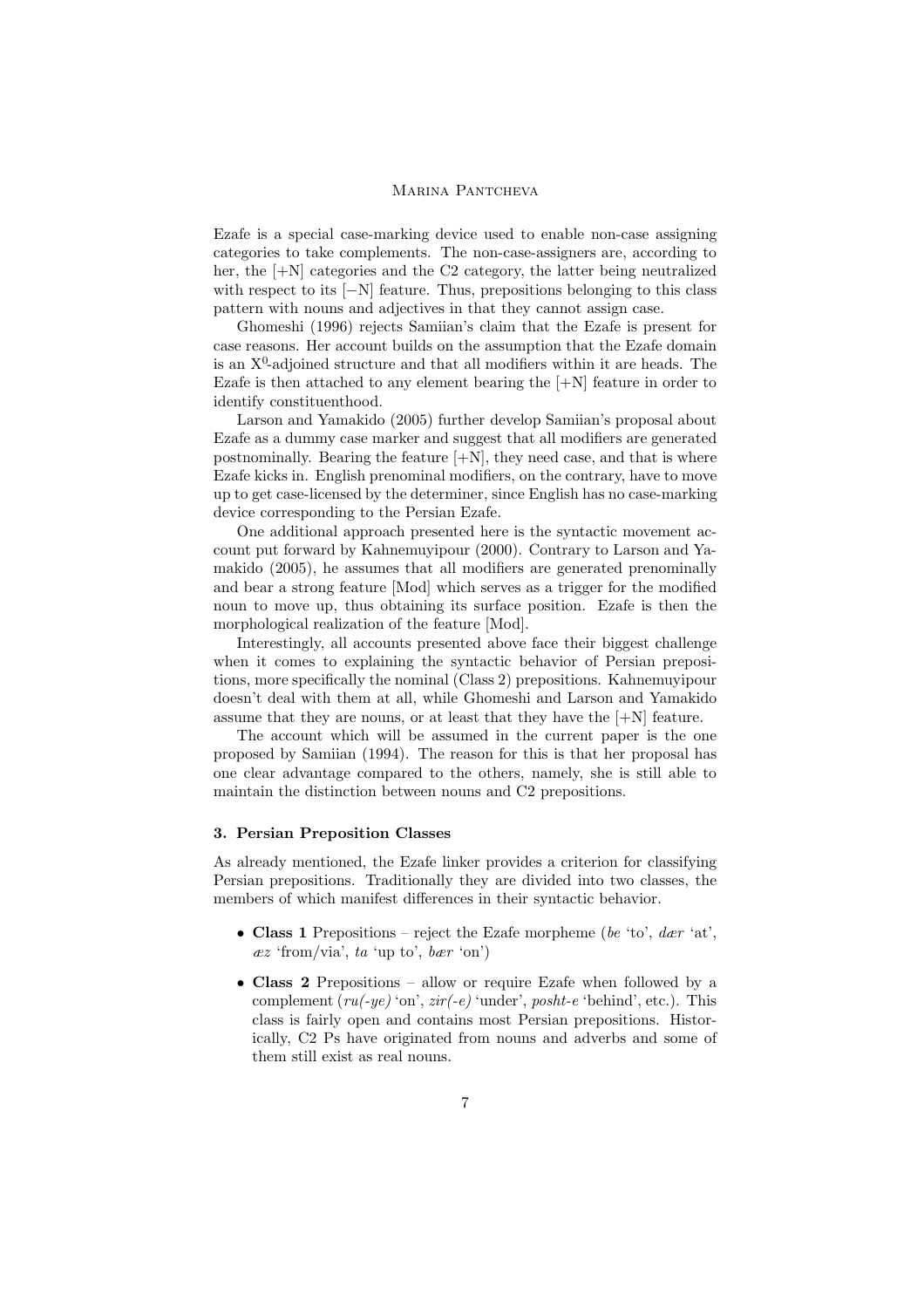An illustration of the unavailability of the Ezafe vowel on C1 Ps and its grammaticality with C2 Ps is shown in (10).

(10) a. \* $\exp(-e)$  miz from-Ez table b.  $\operatorname{zir}_{C2}(-e)$  miz under-ez table

Following the idea first suggested by Samiian (1994) I will make a more fine-grained distinction of C2 prepositions with respect to the optionality or obligatoriness of the Ezafe marker. This issue is touched on in Karimi and Brame (1986), too, who list what they call 'mixed' prepositions.

Class 2 prepositions can be divided into the following two subclasses:

- Class 2a: prepositions with optional Ezafe
- Class 2b: prepositions with obligatory Ezafe

A list of prepositions can be seen in Table 1.<sup>7</sup>

| CLASS 1           |             | CLASS 2A     |               | CLASS 2B                 |                 |
|-------------------|-------------|--------------|---------------|--------------------------|-----------------|
| $d_{\mathcal{C}}$ | 'at'        | $tu(-ye)$    | $\sin$        | $\emph{daxel-e}$         | 'inside'        |
| be                | $\alpha$    | $ru(-ye)$    | $\gamma$ on   | $t$ <i>eh</i> -e         | 'on the bottom' |
| ta                | 'up to'     | $jelow(-ye)$ | 'in front of' | $\textit{post}$          | 'behind'        |
| xz                | 'from, via' | $pæhlu(-ye)$ | 'beside'      | $n \neq z \neq i \neq e$ | 'near'          |
| bær               | $\gamma$ on |              |               | $pair - e$               | 'below'         |
| $\,bi\,$          | 'without'   |              |               | $xarej-e$                | 'outside'       |
| ba                | 'with'      |              |               | $birun-e$                | 'outside'       |
| chun              | 'like'      |              |               | $mian-e$                 | 'between'       |
| joz               | 'except'    |              |               | $down-e$                 | 'around'        |
|                   |             |              |               | etc.                     |                 |

Table 1 Classification of Persian prepositions according to the Ezafe linker. Class 1: no Ezafe, Class 2a: optional Ezafe, Class 2b: obligatory Ezafe

However, there is variation among speakers with respect to the classification of some prepositions. In the linguistic literature, too, there is some disagreement as to whether certain prepositions should be classified as Class 1, Class 2a or Class 2b. Table 2 illustrates this variance. The controversial prepositions are listed in the leftmost column. Then, the varied affiliation of each preposition to a particular class is shown by listing the name of the

<sup>7</sup> It should be noted that Class 2b contains many more prepositions, including nonspatial ones. However, since the topic of the paper is the spatial Ps, I give examples only of those. The lists of Class 1 and Class 2a Ps are exhaustive.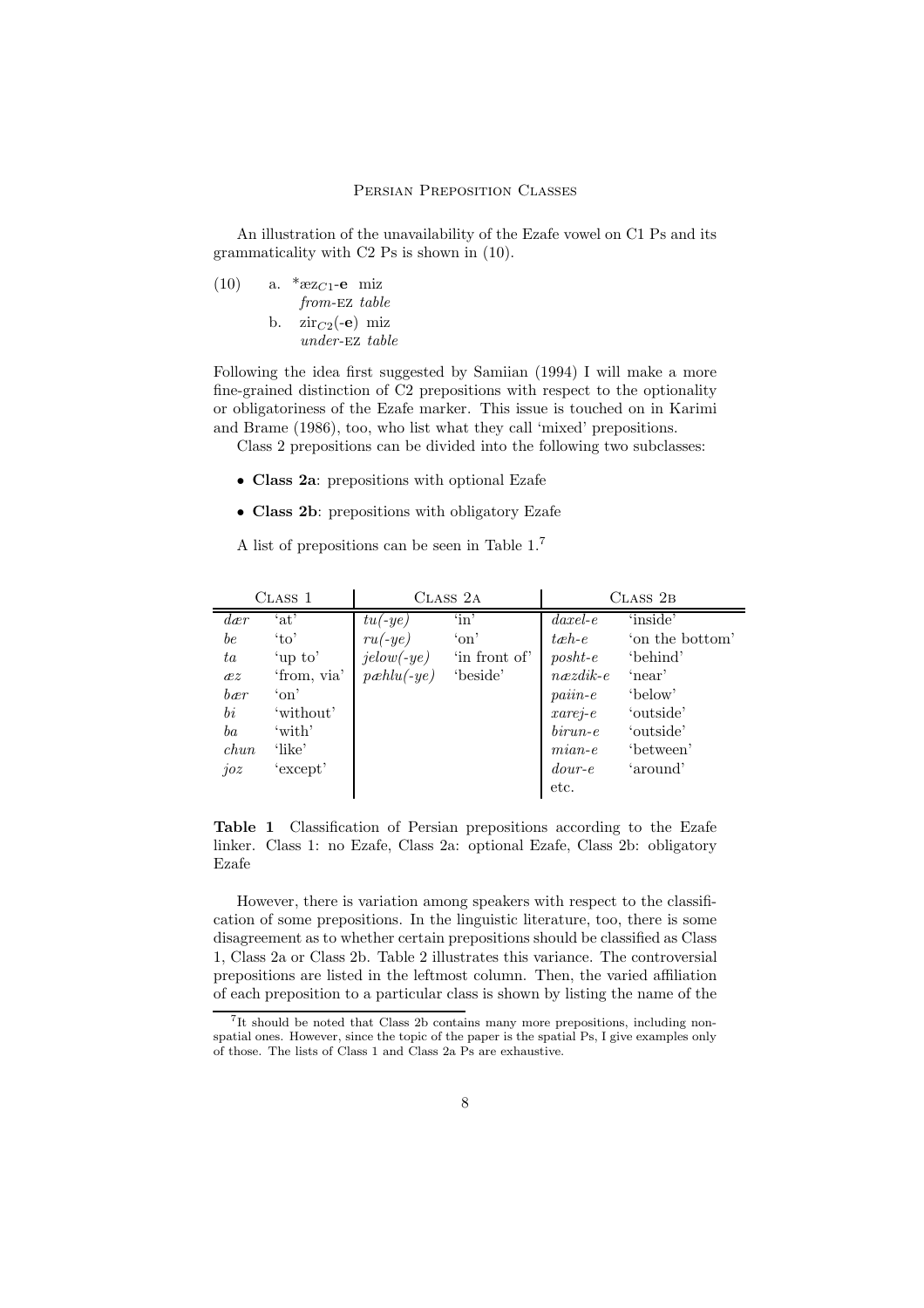author, according to whom the prepositions in question belong to a certain class, in the column headed by the corresponding class. For example Samiian (1994) classifies bæraye as a Class 1 preposition, whereas Karimi and Brame (1986) include it in the list of prepositions with optional Ezafe (that is  $bar(a - y e)$ ) and Mace (2003) regards it as a Class 2b preposition with obligatory Ezafe (that is *bæra-ye*).

|        |                 | CLASS <sub>1</sub>                                     | CLASS 2A                   | CLASS 2B                                                        |
|--------|-----------------|--------------------------------------------------------|----------------------------|-----------------------------------------------------------------|
| bæraye | $\lq$ for $\lq$ | $\overline{\text{Samlian}}$ (1994)<br>Mahootian (1997) | Karimi and<br>Brame (1986) | Mace $(2003)$                                                   |
| bedune | 'without'       | Samiian (1994)                                         |                            | Mahootian (1997)<br>Karimi and<br>Brame (1986)<br>Mace $(2003)$ |
| sære   | 'on, at'        | Samiian (1994)                                         |                            | Mahootian (1997)<br>Karimi and<br>Brame (1986)<br>Mace $(2003)$ |
| kenare | 'beside'        |                                                        | Karimi and<br>Brame (1986) | Samiian (1994)<br>Mace $(2003)$<br>Mahootian (1997)             |
| balaye | 'over'          |                                                        | Karimi and<br>Brame (1986) | Mahootian (1997)<br>Samiian (1994)                              |
| zir    | 'under'         |                                                        | Samiian (1994)             | Mahootian (1997)<br>Karimi and<br>Brame (1986)                  |

Table 2 Classification of controversial prepositions according to various authors

The case of benefactive 'for' is particularly indicative of the difficulties which arise in the attempt to clearly define prepositional classes once and for all. As Table 2 shows, bæraye has been assigned to each of the three classes by one author or another. In general, prescriptive grammarians tend to list the controversial prepositions as C2b prepositions.

Assuming that the lack of Ezafe on a preposition reveals its more 'functional' nature, it is plausible that C1 prepositions have shifted class historically, which has resulted in the loss of the Ezafe vowel before their complement. However, it is quite unexpected that the first three prepositions in Table 2 classified as C1 by Samiian do have the Ezafe ending. Samiian (1994:24, n. 6) mentions that they historically originate as Class 2 prepositions but that synchronically they are regarded as pure functional words, the Ezafe being reanalyzed as part of the lexical item. This would be a counter-argument for the possible historical development suggested above, since most of the C1 Ps do not end with -e. In this view, it is unclear why bedune, sære and bæraye have retained it.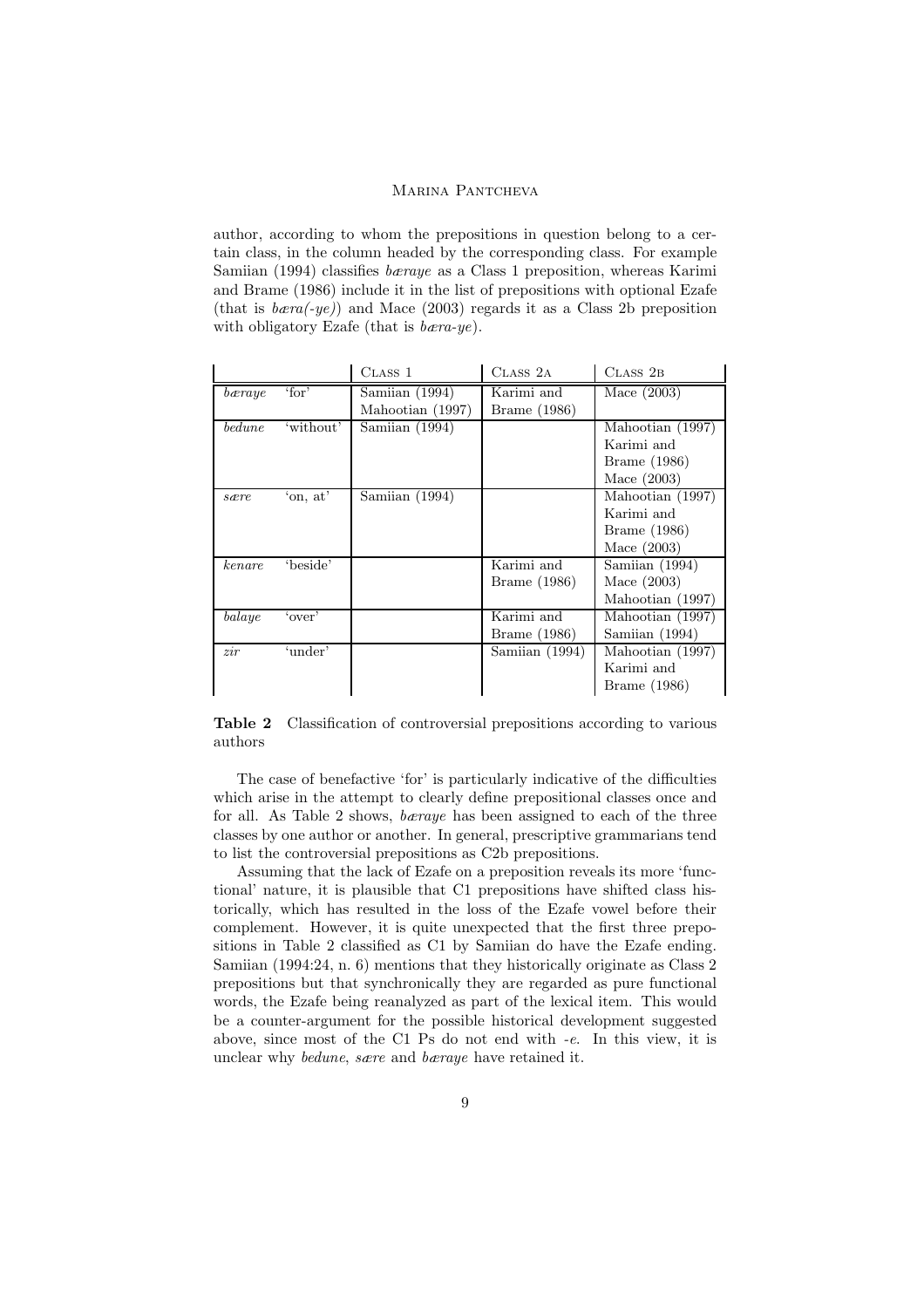I will return to the question whether sære 'on, at' should be regarded as a C1 P in  $\S 4.1$ .<sup>8</sup> For the time being, I will adopt Samilan's classification of Persian prepositions and put aside the discussion of the possible historical development they might have undergone, since it is not crucial for the main issues handled in this paper.

# 4. Syntactic distinctions among Persian preposition classes

In addition to the availability of the Ezafe linker, there are further distinctions in the syntactic behavior of Class 1 and Class 2 prepositions. Furthermore, Class 2a and Class 2b prepositions differ in some respects, too. Another interesting issue is whether Class 2a prepositions, which take Ezafe optionally, have different properties when they have Ezafe and when they do not. These question will be discussed in the following subsections.

# 4.1. Syntactic distinctions between Class 1 and Class 2 prepositions

Class 1 and Class 2 prepositions exhibit a series of distinct syntactic properties. First, Class 2 prepositions, but not Class 1, can occur without a complement in which case obligatorily without Ezafe (12b).

- $(11)$  C1 P  $\mathscr{E}z$  'from'
	- a. tup oftad æz miz ball fell from table 'The ball fell from the table' b. \*tup oftad æz ball fell from
- $(12)$  C2 P *zir* 'under'
	- a. tup oftad zir-e ball fell under-ez table miz 'The ball fell under the table' b. tup oftad zir(\*-e) ball fell under-ez
		- 'The ball fell down'

Secondly, Class 2 Ps can follow a demonstrative (14b) whereas Class 1 Ps are ungrammatical when preceded by a demonstrative.

<sup>&</sup>lt;sup>8</sup>I will not deal with the classification of *bedune* 'without' and *bæraye* 'for', since they are not spatial prepositions.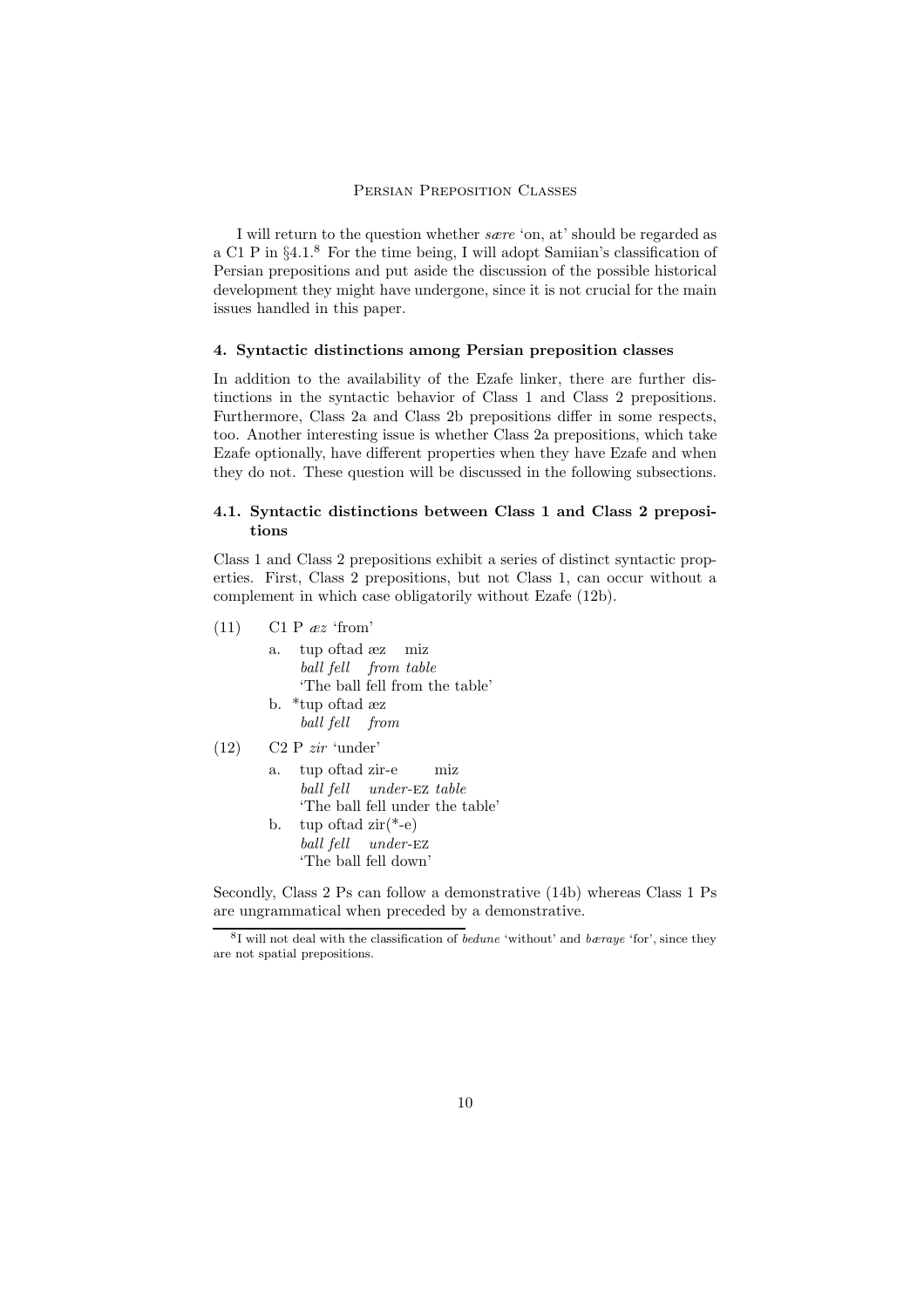$(13)$  C1 P dær 'at, in'

| a. ketab dær keshu bud      |  |  |  |  |
|-----------------------------|--|--|--|--|
| book in drawer was          |  |  |  |  |
| The book was in the drawer' |  |  |  |  |
|                             |  |  |  |  |

- b. \*ketab in dær keshu bud book this in drawer was
- $(14)$  C2 P tu 'in, inside'
	- a. ketab tu(-ye) keshu bud book in-ez drawer was 'The book was in the drawer'
	- b. ketab in tu-ye keshu bud book this in-ez drawer was 'The book was here in the drawer'

When C2 Ps follow a demonstrative they can take plural morphology (15).

(15) shekær rixt sugar spilled this under-PL-EZ table in zir-ha-ye miz 'The sugar spilled here all over under the table'

Thirdly, C2 Ps, but not C1 Ps, can appear in case positions on Larson and Yamakido's (2005) analysis, for instance as modifiers joined to NPs by Ezafe (16b) or in argument position (17b).

| (16) |    | a. *ketab-e dær keshu-ra næ-did               |
|------|----|-----------------------------------------------|
|      |    | book-EZ in drawer-OM not-saw                  |
|      |    | 'S/he didn't notice the book in the drawer'   |
|      | b. | tup-e zir-e miz-ra næ-did                     |
|      |    | ball-EZ under-EZ table-OM not-saw             |
|      |    | 'S/he didn't notice the ball under the table' |
| (17) |    | a. *dær keshu tarik-e                         |
|      |    | <i>in</i> drawer dark-is                      |
|      | b. | daxel-e keshu tarik-e                         |
|      |    | <i>inside-EZ drawer dark-is</i>               |
|      |    | 'It is dark in the drawer'                    |

Another distinction in the syntactic behavior of C1 Ps as opposed to C2 Ps is the availability of pronominal clitics. The clitic endings in Persian are all vowel-initial (in fact, they all begin with  $\langle e \rangle$ ), but when the host of the clitic ends in a vowel distinct from /e/, the initial vowel of the clitic is either deleted (18a), or the glide  $\frac{1}{i}$  is inserted between the final vowel of the host and the initial vowel of the clitic (18b). If two /e/ vowels come together, the only option is to delete one of the vowels, presumably that of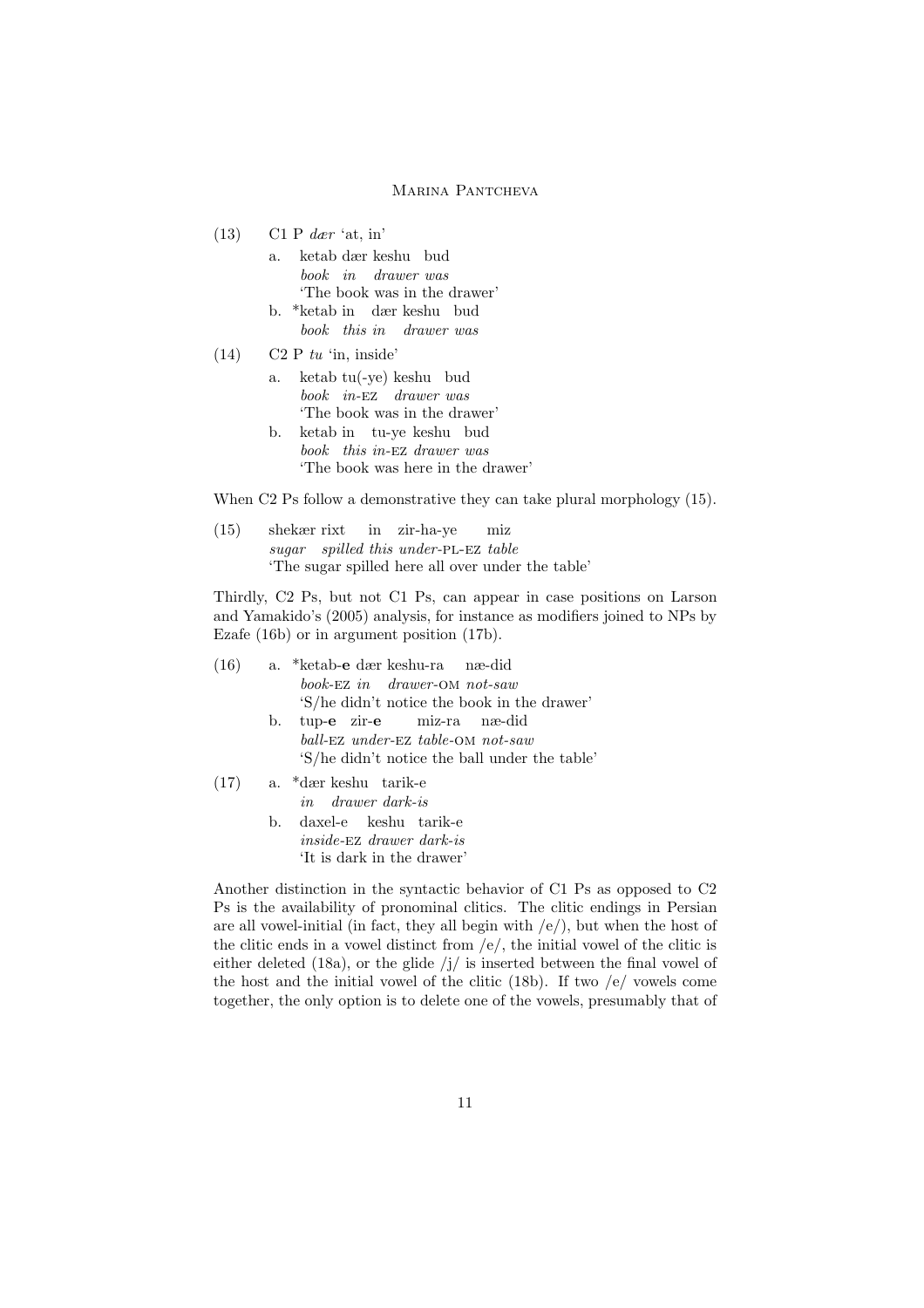the clitic  $(19).<sup>9</sup>$ 

- $(18)$  ru+esh  $on+3s$ .cl.  $\rightarrow$ a. ru-sh b. ru-y-esh
- $(19)$  be  $+\text{esh}$  $to+3s$ .cl  $\rightarrow$ be-sh

Pronominal clitics can be attached to the end of a verb to indicate a definite direct object.

(20) diruz yesterday saw-1s-3s.cl did-æm-esh 'I saw him/her/it yesterday'

They also serve to express the possessor in possessive constructions by attaching to the possessed noun.

(21) diruz yesterday brother-3s.cl saw-1s bæradær-esh did-æm 'I saw his/her brother yesterday'

For the classification developed in this paper, it is important that pronominal clitics can be complements of prepositions. Crucially, they never attach to Class 1 prepositions when used with locative or directional meaning.

| (22) | C1 P $\mathit{ez}'$ from'       |
|------|---------------------------------|
|      | a. æz mænzel amæd               |
|      | from house came-3s              |
|      | 'S/he came from the house'      |
|      | b. *æz-esh amæd                 |
|      | from-3s.cl came-3s              |
|      | 'S/he came from it'             |
| (23) | $C2 P r u$ 'on'                 |
|      | $sib$ oftad $ru(-ye)$ miz<br>a. |
|      | apple fell $on(-EZ) table$      |
|      | 'The apple fell on the table'   |
|      | b. sib oftad ru-sh              |
|      | apple fell on-3s.cl             |
|      | 'The apple fell on it'          |
|      |                                 |

It is noteworthy that in colloquial Persian the majority of C1 prepositions (e.g. ba 'with', æz 'from', be 'to') allow combination with pronominal clitics

<sup>9</sup>For more examples the reader is referred to Mace 2003:68 and Mahootian 1997:138, 337-339.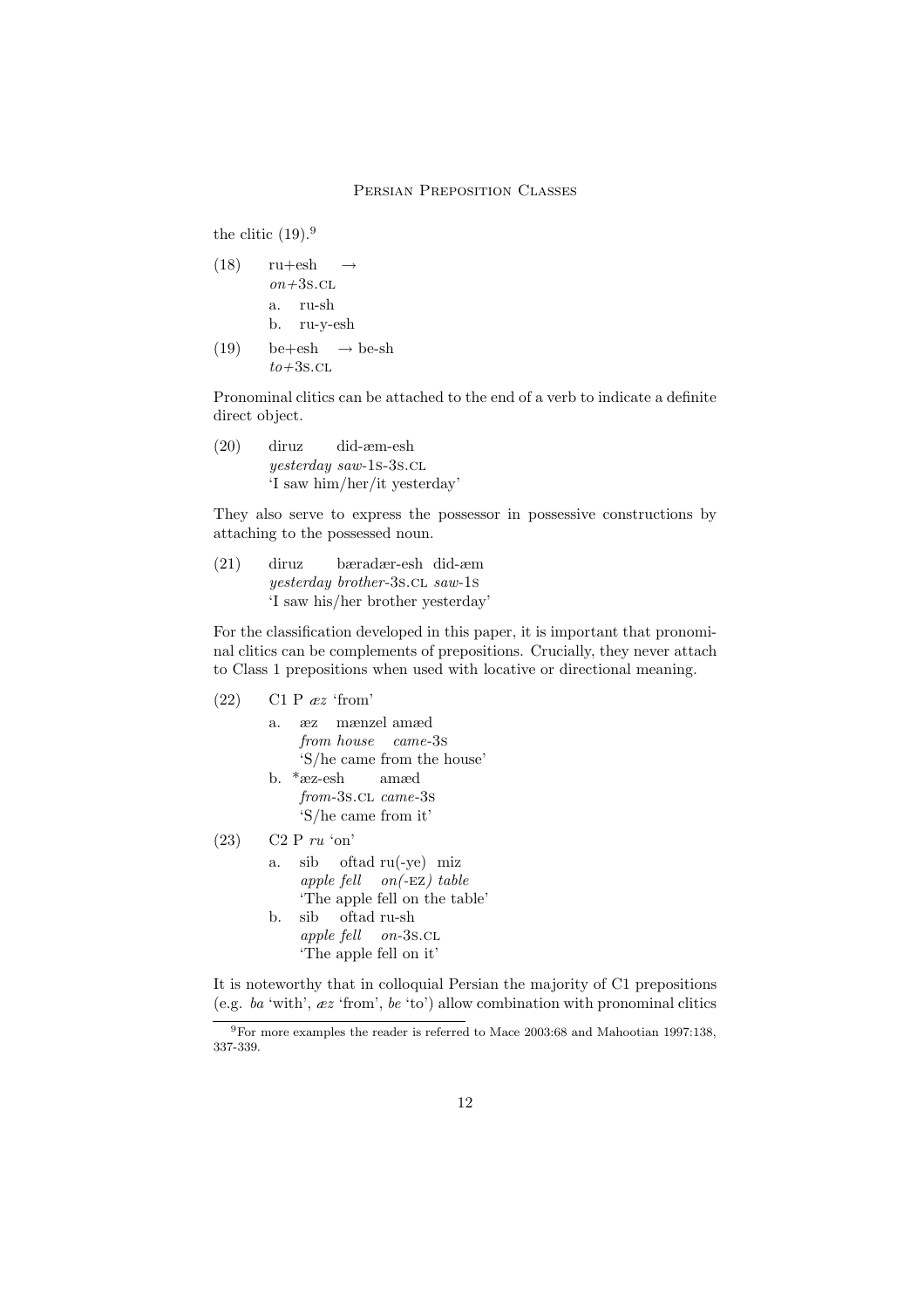as long as the preposition doesn't bear spatial meaning. In this case the clitic expresses the complement of the preposition (see  $(24)$ ,  $(25)$  and  $(26)$ ).

| (24) | pul-ra | æz-esh                         | gereft-æm |
|------|--------|--------------------------------|-----------|
|      |        | money-OM from-3s.CL got-1s     |           |
|      |        | 'I got the money from him/her' |           |

- $(25)$  be-sh to-3s.cl nothing not-said hichi næ-goft 'S/he didn't say anything to him/her'
- $(26)$ s/he with-2PL.CL will.go ba-hatun mire 'S/he will go with you'

Bearing this in mind, we can return to the question whether the seemingly Ezafe-bearing spatial preposition sære 'on, at' classified by Samiian (1994) as Class 1 properly belongs there. The examples below are constructed with the preposition *sare* 'on (top of)' with a noun complement  $(27a)$  and with a pronominal clitic (28a), compared to the approximately synonymous C2 preposition ru 'on' with a noun complement (27b) and with a clitic (28b).

| (27) | a. pærænde sære deræxt bud           |
|------|--------------------------------------|
|      | bird on.top.of tree was              |
|      | There was a bird on top of the tree' |
|      | b. pærænde ru(-ye) poshtebam bud     |
|      | bird $on-(EZ)$ roof<br>was           |
|      | 'There was a bird on the roof'       |
|      | a. *pærænde sære-sh<br>bud           |
|      | bird on.top.of-3s.cl was             |
|      | There was a bird on top of it'       |
|      | b. pærænde ru-sh bud                 |
|      | $bird$ $on.-3s$ .CL was              |
|      | 'There was a bird on it'             |
|      |                                      |

As can be seen from the ungrammaticality of (28a), the spatial preposition sære doesn't allow the Ground complement to be replaced by a pronominal clitic as Class 2 Ps generally do. This supports the classification suggested by Samiian.

Furthermore, sære behaves like the other Class 1 Ps with respect to other syntactic distinctions presented here. More specifically, sære doesn't allow the omission of its complement (29b), cannot be preceded by a demonstrative (29c), and, finally, doesn't appear in case positions (30).

(29) a. gorbe pærid sære cat jumped on.top.of tree deræxt 'The cat jumped on the tree'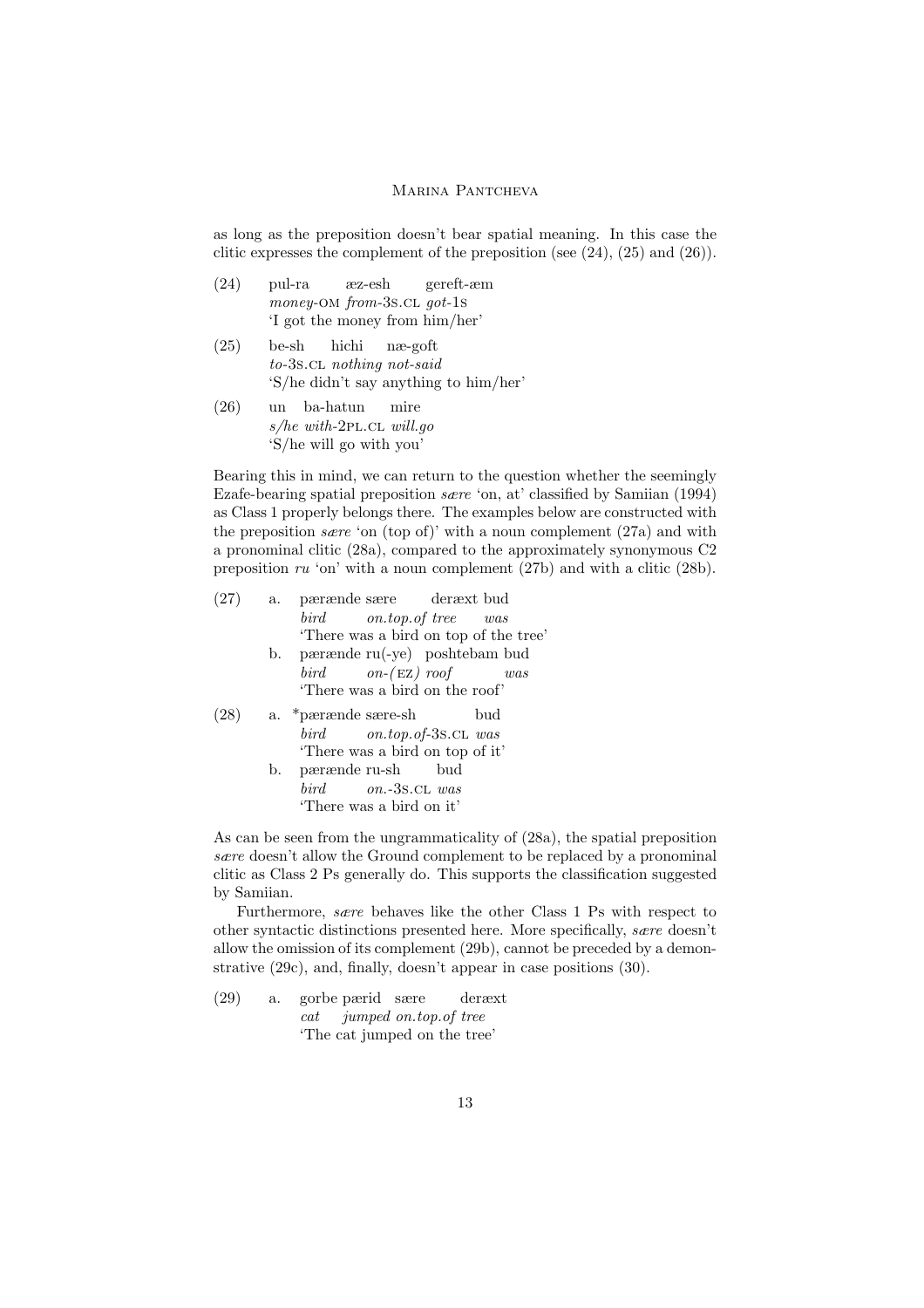|      | b. *gorbe pærid sære<br>$cat$ jumped on.top.of                   |
|------|------------------------------------------------------------------|
|      | c. *gorbe pærid in sære deræxt<br>cat jumped this on.top.of tree |
| (30) | *bærk-ha-ye sære deræxt                                          |
|      | leaf-PL.EZ on.top.of tree                                        |

'the leaves on the top of the tree'

A bit misleading is the occurrence of sære with a clitic in (31).

(31) kolah sær-esh hat head-3s.cl was bud 'S/he wore a hat' literally 'There was a hat on his/her head'

However, the data above do not pose a problem for analyzing sære as a C1 preposition, since in (31) sær functions as a real noun with the meaning 'head'.<sup>10</sup> This is a common construction in Persian used to describe the wearing of a piece of clothing on a particular body part.<sup>11</sup> The fact that there is no overt preposition will be explained in §4.3.

# 4.2. Syntactic distinctions between Class 2a and Class 2b prepositions

The main test to differentiate C2a Ps from C2b Ps is the Ezafe morpheme appearing on the preposition before a complement. As mentioned above, the Ezafe linker is optional with C2a Ps and obligatory with C2b Ps.

There are some other differences in the syntactic behavior of C2a as compared with C2b prepositions. C2a Ps can be preceded by a demonstrative, both when taking a Ground complement (32a) and when appearing on its own (33a). C2b Ps are ungrammatical with a preceding demonstrative, both when taking a complement (32b) and when appearing on their own  $(33b).<sup>12</sup>$ 

| $\rm(i)$ | kæfsh pa-sh |                      | bud |
|----------|-------------|----------------------|-----|
|          |             | shoes foot-3s.cl was |     |
|          |             | 'S/he wore shoes'    |     |
|          |             |                      |     |

(ii) Buluz tæn-æm-e blouse body-1s.cL-is 'I'm wearing a blouse'

<sup>&</sup>lt;sup>10</sup>Notice, that in the glosses for this example the host of the clitic is presented as  $sær$ plus the 3rd person clitic -esh, whereas the in the previous examples, the glosses were sære plus the 3rd person clitic -sh, with an omitted initial vowel.

 $^{11}{\rm The}$  same construction is found with other body parts:

 $^{12}\mathrm{There}$  are, however, some exceptional C2b Ps that are acceptable when preceded by a demonstrative, as long as they don't take an overt Ground complement.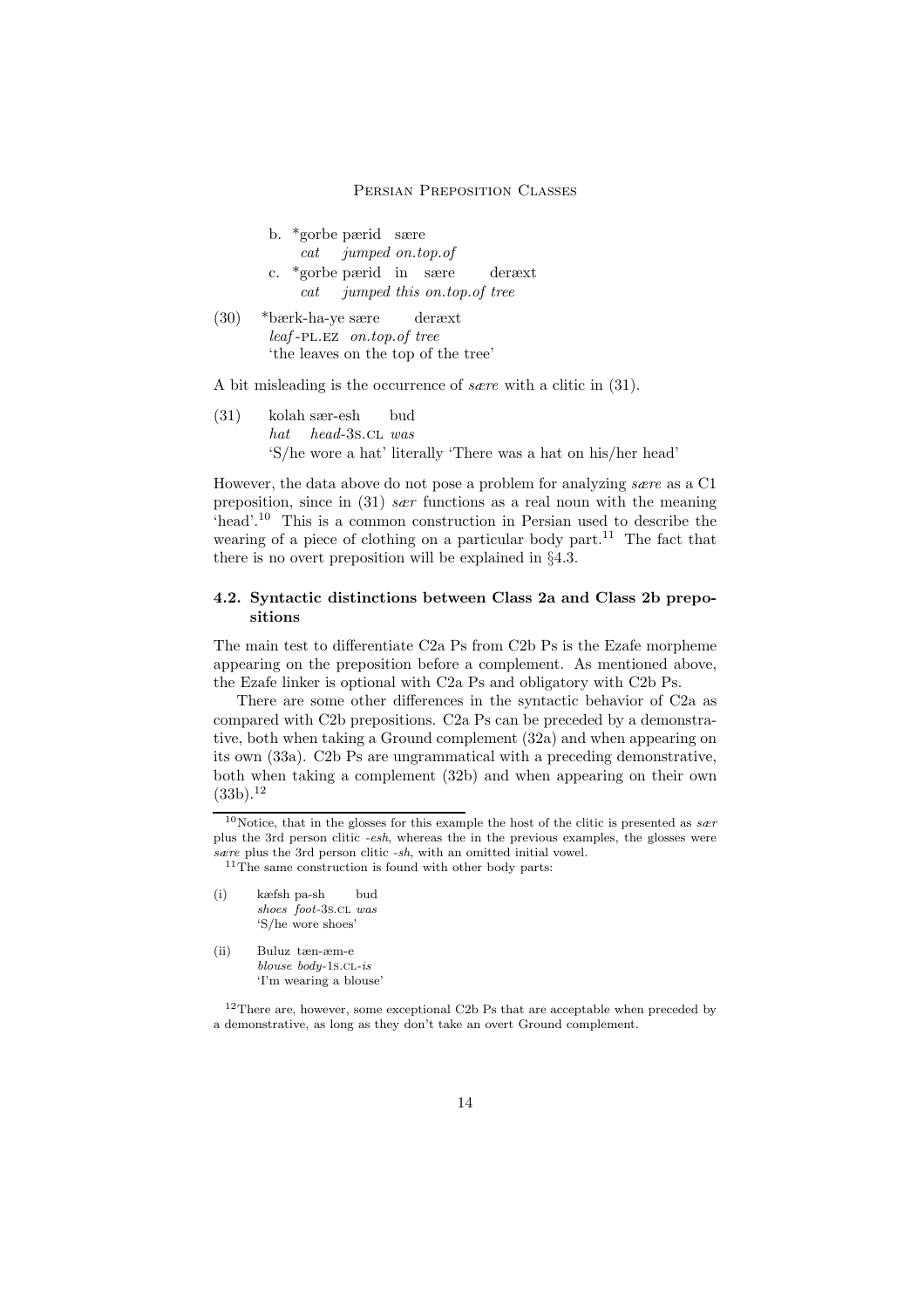- (32) a. ketab-ra gozæsht-æm in tu-ye book-DOM put-1s this inside-ez box quti 'I put the book here, in the box'
	- b. \*ketab-ra gozæsht-æm in daxel-e book-DOM put-1s this interior-ez box quti 'I put the book here, inside the box'
- (33) a. ketab-ra gozæsht-æm in tu book-om put-1s this inside 'I put the book here inside'
	- b. \*ketab-ra gozæsht-æm in daxel book-om put-1s this interior 'I put the book here inside'

Furthermore, when following a demonstrative, C2a Ps can take plural morphology, both when appearing on their own (34) and when taking a complement. In the second case the Ezafe linker becomes obligatory (35).

- (34) berenj rixt rice spilled this under-PL \*(in) zir-ha 'The rice spilled down here'
- (35) berenj rixt rice spilled this under-PL-EZ table \*(in) zir-ha\*(-ye) miz 'The rice spilled here under the table'

# 4.3. Combining spatial prepositions from different classes

Spatial prepositions from different classes can be combined with each other. The most common case is a combination of a C1 preposition with a C2 preposition. The prepositions be 'to',  $d\alpha r$  'at', and  $\alpha z$  'from' can be freely combined with any of the C2 prepositions making the location or path expressed by the preposition more specific. For Source Paths the preposition  $ez$  is obligatory. For location, GOAL Path and VIA Path, the C1 preposition can be omitted leaving the context to disambiguate the meaning. An interesting observation is that, when a C1 preposition precedes a Class 2a P (the class with optional Ezafe), the Ezafe linker becomes obligatory before the complement, except for the case when it is preceded by the Source preposition æz.

- (36) a. dær tu\*(-ye) quti at in-ez box 'in the box' b. be tu\*(-ye) quti
	- to in-EZ box 'into the box'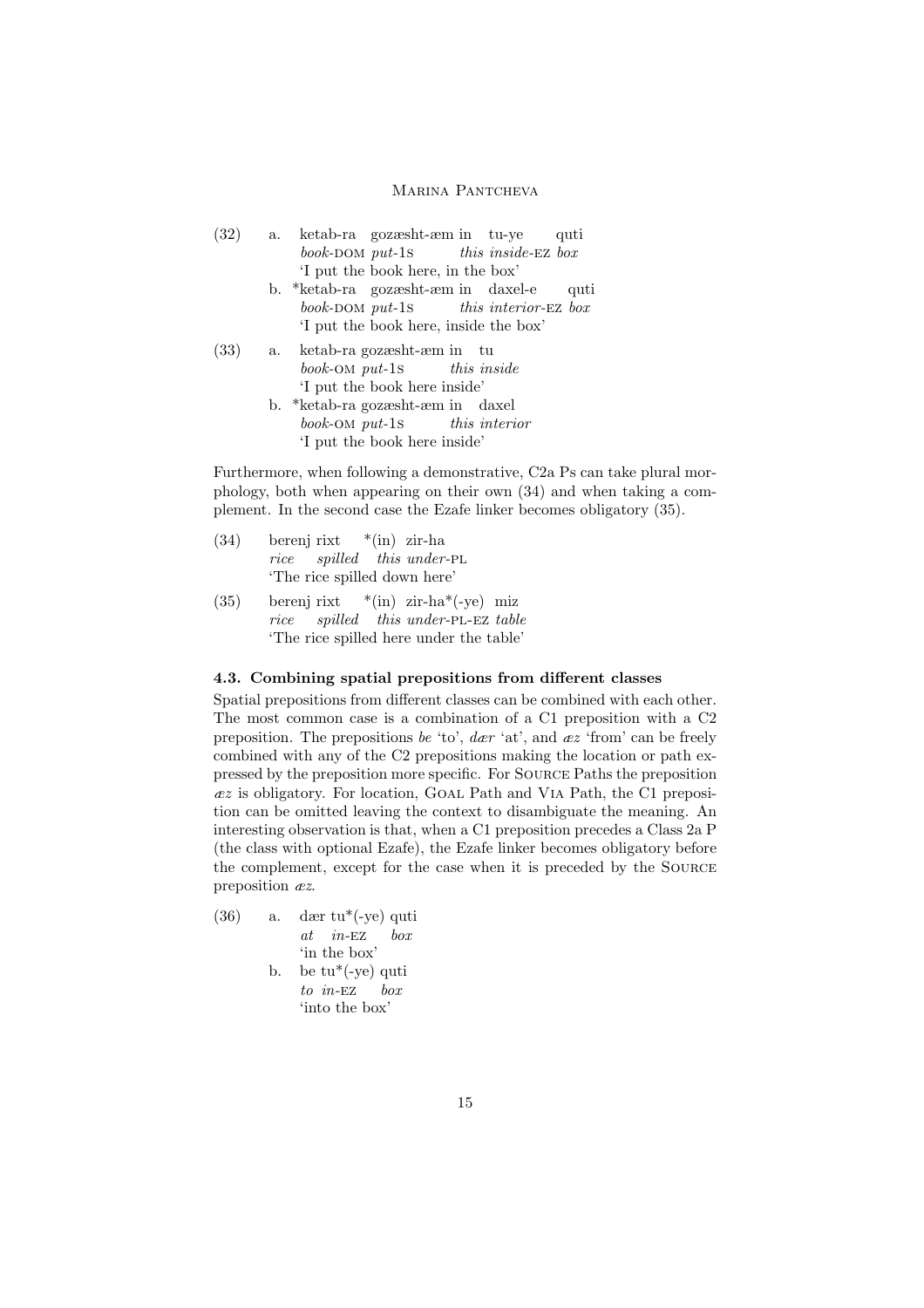c. from in-EZ box tu(-ye) quti 'out of the box'

When the context allows it, locative  $der 'at'$  and directional be 'to' can be omitted even when not combined with a C2 P if the noun complement is a proper place name, an institution or denotes a place of activity (e.g. Iran, Berlin, hospital, yard, etc.). In such case the noun complement itself functions as a prepositional phrase.

- (37) Mina mædræse æst Mina school  $i<sub>s</sub>$ 'Mina is at school'
- (38) ræft-æm mæqaze went-1s store 'I went to the store'

This is also the case with the "wear-construction" (see (31)) where the preposition be is omitted before the body part.

It is important to note that the C1 preposition  $bar'$  on' can be combined only with C2 Ps expressing horizontal support, presumably because it expresses support itself and thus sets a restriction on the semantics of the prepositions it can combine with  $(39)$ . Unlike *bær* the prepositions *be* 'to'.  $ex$  'from', and  $der$  'at' are less contentful, expressing GOAL Path, SOURCE Path and location, respectively.

(39) a. bær on ru-ye on-(ez) miz table 'on the table' b. \*bær on zir-e under-ez miz table 'under the table'

It is less common to combine C2 Ps with other C2 Ps perhaps because of their much richer semantic structure compared to the 'functional' Class 1 Ps.

(40) Gorbe æz kenar-e posht-e sahne amæd cat from beside-EZ back-EZ stage came 'The cat came from beside the space behind the stage'

# 4.4. Obligatory Ezafe for C2a Ps

As can be seen from §4.2, when the demonstrative precedes a C2a P with a complement the Ezafe linker becomes obligatory. Usually C2a Ps take Ezafe optionally when followed by a Ground complement. In §4.3 I claimed that the Ezafe is also obligatory when a Class 2a preposition follows a Class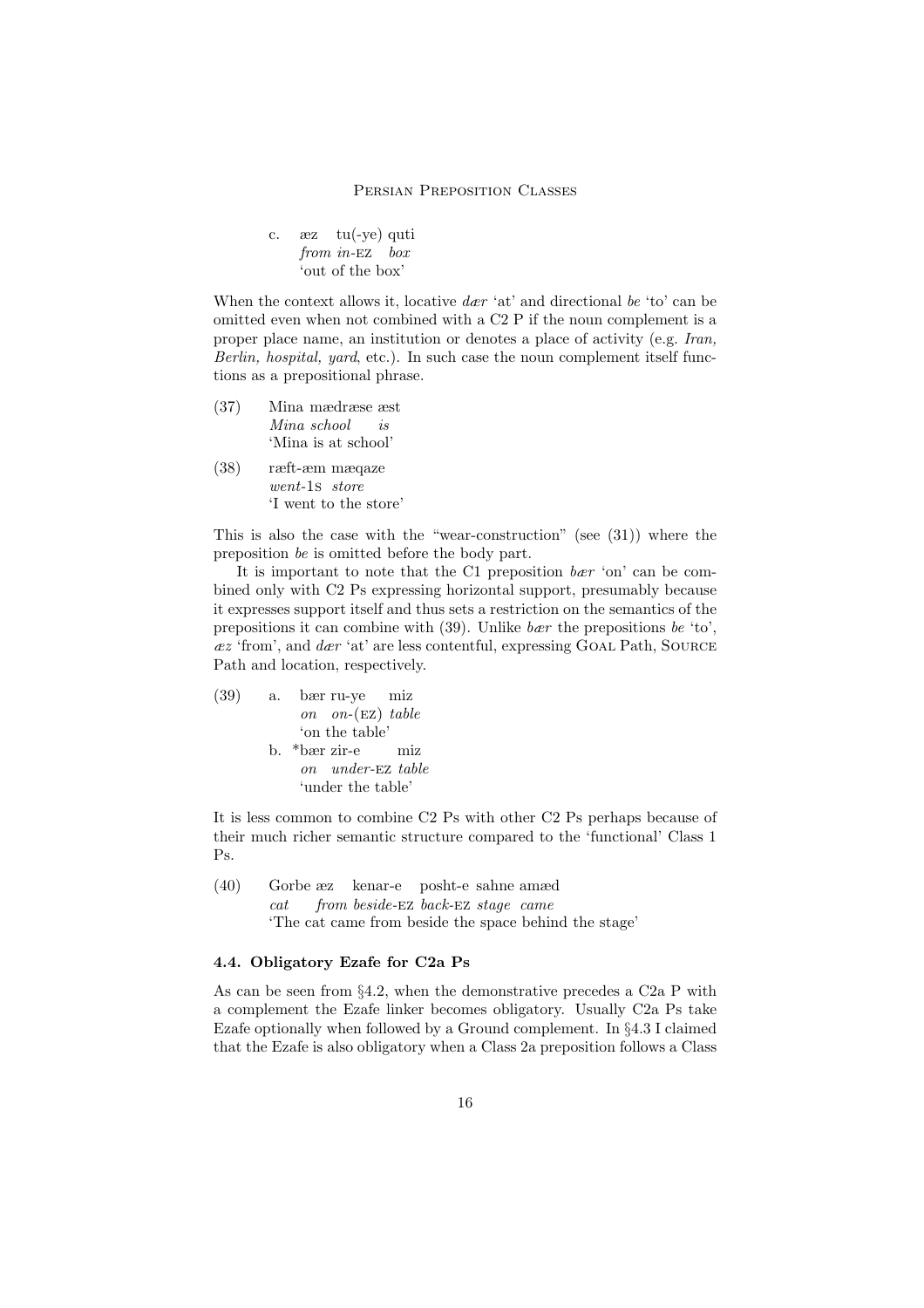1 preposition, with the exception of  $\mathscr{E}z$  'from'. These are not the only cases where a C2a preposition has to make use of the Ezafe linker in order to take a complement. The same phenomenon occurs when a C2a P appears in a case position (see (41) and (42)) and when modifying an NP (43).

| (41) | Nominative                                                                                                                                                 |
|------|------------------------------------------------------------------------------------------------------------------------------------------------------------|
|      | zir-e miz kæsif-e<br>a.<br>under- $EZ$ table dirty-is<br>'It is dirty under the table'<br>literally 'The "under" of the table is dirty'                    |
|      | b. *zir - miz kæsif-e<br>under table dirty-is<br>'It is dirty under the table'                                                                             |
| (42) | Accusative                                                                                                                                                 |
|      | ru-ye eshkaf-ra tæmiz kærd-æm<br>a.<br>on-EZ cupboard-OM clean made-1s<br>'I cleaned on the cupboard'<br>literally 'I cleaned the surface of the cupboard' |
|      | b.?*ru eshkaf-ra tæmiz kærd-æm<br>on cupboard-OM clean made-1s<br>'I cleaned on the cupboard'                                                              |
| (43) | $\text{cheraq-e}$ bala <sup>*</sup> (-ye) miz<br>$lamp$ -EZ above-EZ table<br>the lamp above the table'                                                    |

To summarize, the appearance of the Ezafe linker on a C2a preposition is in a way connected with a change in the syntactic properties of the preposition, making them appear more nominal.

# 4.5. Summary of the main distinctions among Persian preposition classes

In this section, I have shown the syntactic distinctions on the basis of which Persian prepositions are divided into three classes. First, the prepositions are divided into two main classes, Class 1 and Class 2. The members of these classes differ in that Class 1 Ps never take Ezafe when followed by a complement, don't occur with a preceding demonstrative, cannot appear without a complement, don't allow clitics, and, finally, never appear in case positions. The C2 Ps do occur on their own, do allow clitics and appear in case-positions. Further, this second class can be further subdivided in two categories, Class 2a and Class 2b prepositions. The Class 2a Ps exhibit different syntactic behavior from the C2b Ps in that they allow preceding demonstratives and, when doing so, they can optionally show plural morphology.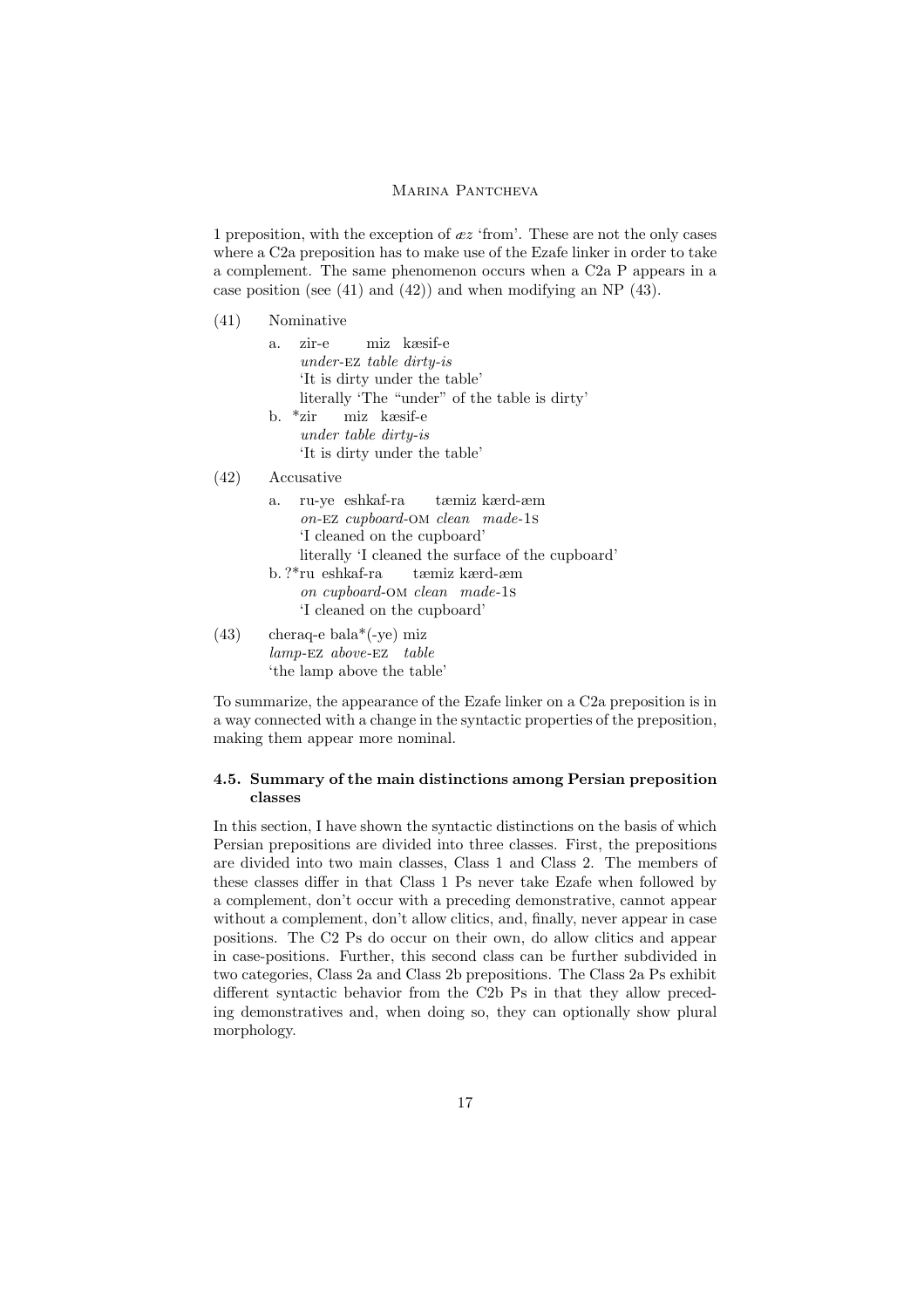#### 5. The categorial status of Class 2 prepositions

Given the syntactic behavior of Class 2 Ps, the inevitable question arises whether they aren't actually nouns, especially when one keeps in mind that they are derived from nouns, which are still used as such in Modern Persian (e.g. posht 'behind' or 'back', kenar 'beside' or 'edge', etc.). There is disagreement on this issue in the literature. Karimi and Brame (1986) and Larson and Yamakido (2005) argue that they are nouns, while Samiian (1994) argues against this. Her arguments are based on the restrictions on C2 Ps which do not hold of real nouns. She observes that C2 Ps do not occur with quantifiers and numerals (44). Moreover, they don't allow modification, neither by adjectives nor by relative clauses (45).

- (44) \*hær ru-(ye) eshkaf every on-ez wardrobe 'every surface of the wardrobe'
- $(45)$  \*zir-e under-ez dirty-ez table kæsif-e miz 'the dirty underspace of the table'

I suggest that when Class 2 prepositions are part of directional and locative phrases they are not real nouns, although they might retain some nominal properties. Based on the extended P projection developed by Svenonius (2005-06) I argue that they are functional heads in the P projection.

# 5.1. PPs in subject position

In §4.4 we looked at Class 2 PPs appearing in case positions, which can be seen as an argument that they are nouns. However, since Persian doesn't have overtly expressed Nominative case, when a PP appears to be in a subject position it is not clear whether it is actually a subject. Consider the following data, where there is a clear contrast in the meaning of the lexical item posht meaning both 'behind' and 'back'.

(46) a. posht-e xane særd æst back-ez house cold is 'It's cold behind the house' b. posht-e mærd zæxmi æst back-ez man wounded is 'The man's back is wounded'

With respect to the semantics in (46a) posht refers to the space projected from the noun xane 'house' and does not refer to a part of it, as it does in  $(46b)$ . Furthermore, it is possible that the PP in  $(46a)$  is an adjunct rather than a subject. The lack of an overt subject can be accounted for by the fact that Persian has no overt subjects in impersonal constructions  $(cf. (47)).$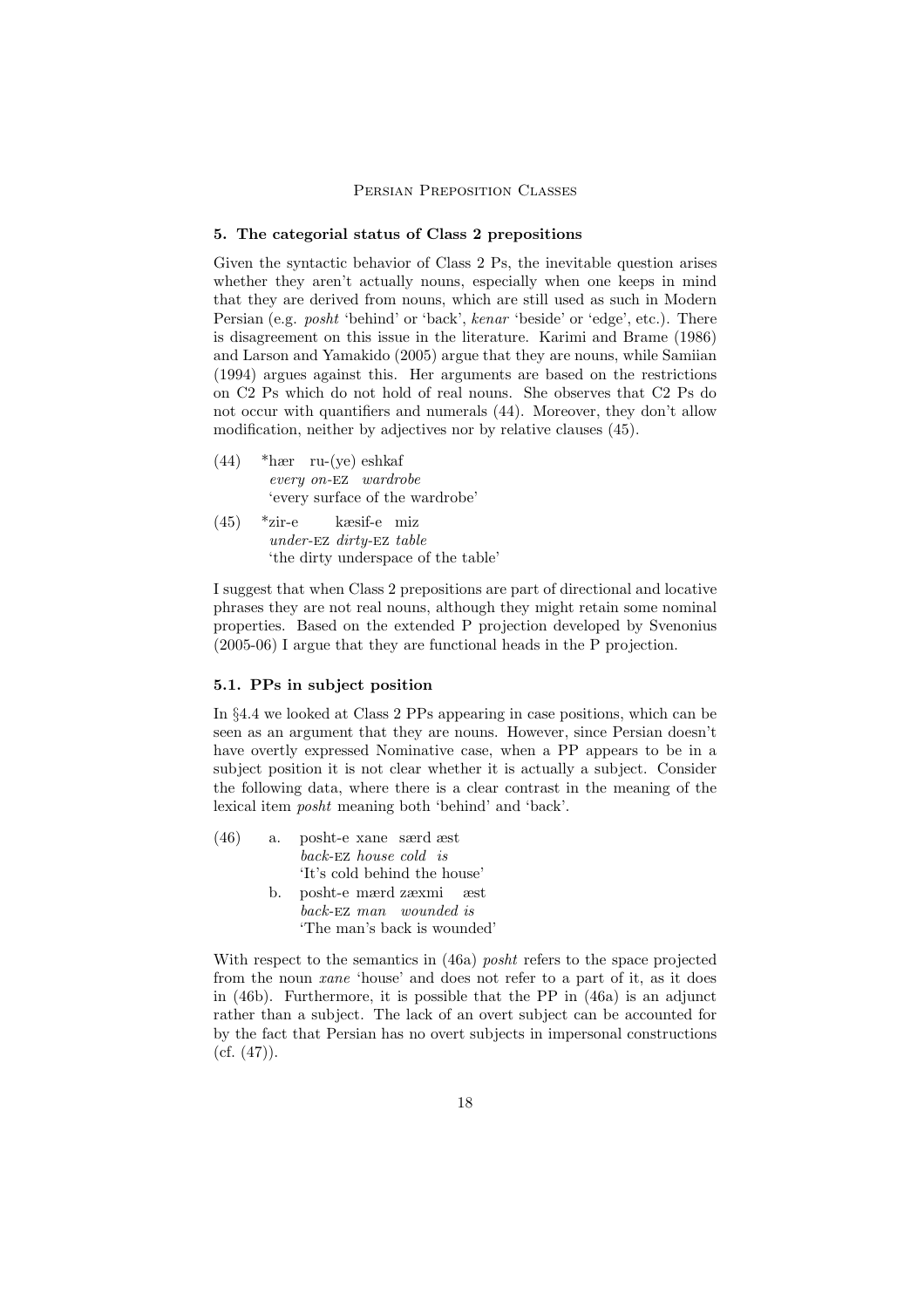(47) særd æst cold is 'It is cold'

Additional support comes from the fact that coordinate PPs in what appears to be subject position do not trigger plural agreement on the verb, as exemplified in (48).

(48) hæm jelow-ye xane hæm posht-e also front-ez house also behind-ez house cold is xane særd æst 'Both in front of the house and behind the house is cold'

In other words, this is a case where the C2 prepositional phrase appears to be the subject of the clause, but, in fact, it is not.

#### 5.2. Complement of motion verbs

As mentioned in §4.3, Class 1 Ps can be omitted when their noun complement is a conventional place.

In the data set below, the noun *posht* 'back' is not one of those nouns, hence it has to be preceded by an overt preposition (see (49b)). Still, in (49a) it occurs on its own. Therefore posht-e xane 'behind the house' cannot be an NP. A possible solution would be that it is actually a PP and this is the reason posht as a preposition behaves syntactically differently from posht as a noun denoting the body part.

| (49) | а. | pærid posht-e xane              |  |  |  |
|------|----|---------------------------------|--|--|--|
|      |    | <i>jumped back-EZ house</i>     |  |  |  |
|      |    | 'S/he jumped behind the house'  |  |  |  |
|      | b. | pærid $*(ru)$ posht-e mærd      |  |  |  |
|      |    | jumped on back-EZ man           |  |  |  |
|      |    | 'S/he jumped on the man's back' |  |  |  |

However, if Class 2 Ps are not viewed as nouns, a question that arises is why they can be preceded by a demonstrative. On the one hand, it appears that the demonstrative in such cases is a deictic element with the interpretation of here or there. On the other hand, the occurrence of the demonstrative can trigger plural morphology, which, according to Ghomeshi (2003) is connected to the DP layer. Still, unlike nouns, they are ungrammatical with an indefinite article, or with a definite and indefinite clitic.

# 5.3. Summary

In order to summarize the properties of the three prepositional classes, I give the syntactic differences with respect to which they differ in the table below. C2a prepositions are split in two columns, one for when they bear Ezafe and one when they don't.  $N/A$ ' means that in this case the Ezafe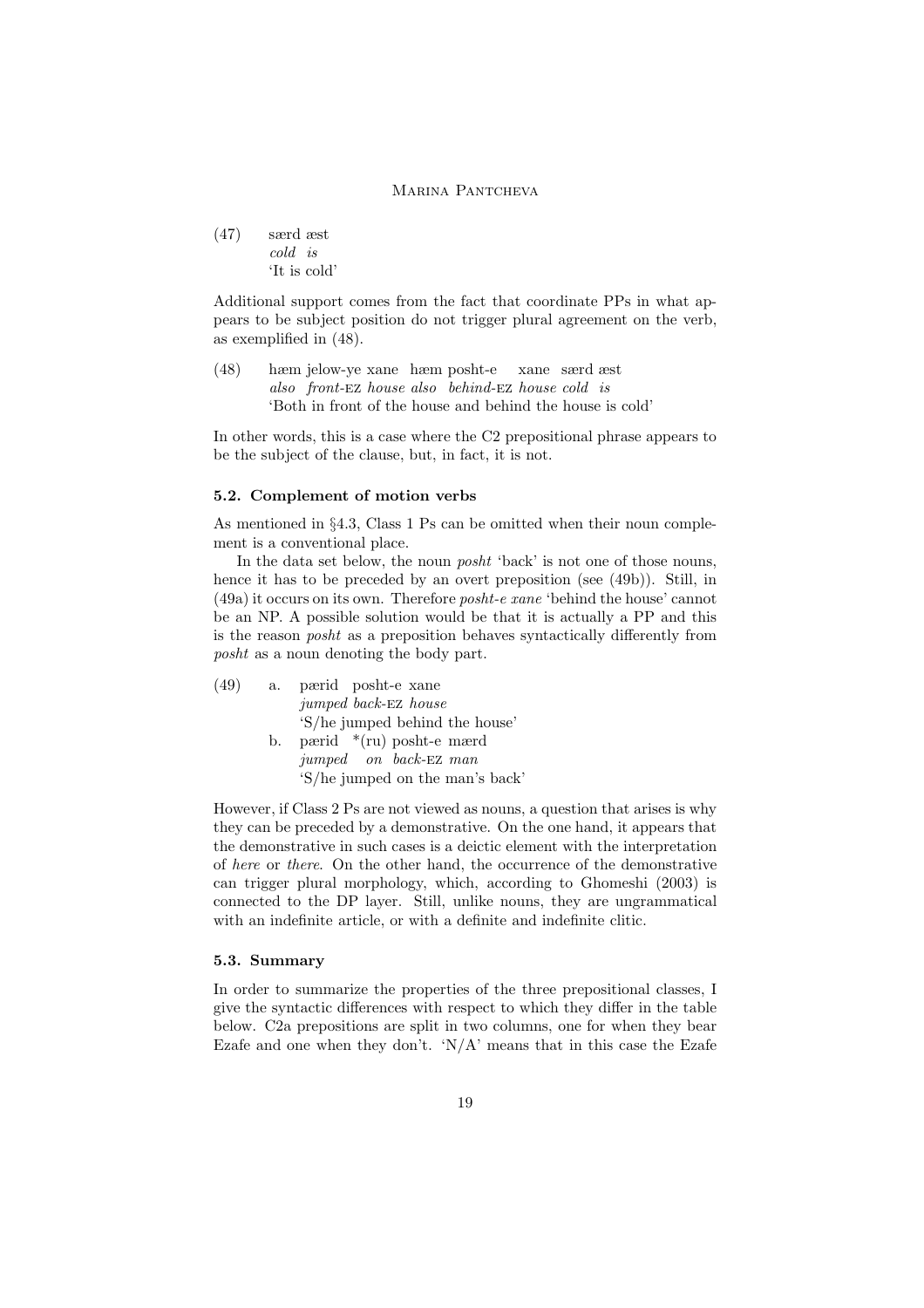|                   | C1     | C2A      |         | C2B        | <b>NOUNS</b> |
|-------------------|--------|----------|---------|------------|--------------|
|                   |        | no EZ    | with EZ |            |              |
| Ezafe             | $\ast$ | optional |         | obligatory | obligatory   |
| Clitic            | $\ast$ | ok       |         | ok         | ok           |
| Adj. modification | $\ast$ | $\ast$   | $\ast$  | $\ast$     | ok           |
| DEM-P             | $\ast$ | ok       | A       | $*1$       | ok           |
| DEM-P-Comp        | $\ast$ | $\ast$   | ok      | $*1$       | ok           |
| DEM-P-Pl          | $\ast$ | ok       | N/A     | $\ast$     | ok           |
| DEM-P-Pl-Comp     | $\ast$ | $\ast$   | ok      | $\ast$     | ok           |
| NP Modification   | $\ast$ | $\ast$   | ok      | ok         | ok           |
| Agreement         | $\ast$ | $\ast$   | $\ast$  | $\ast$     | ok           |
| Quantifiers       | $\ast$ | $\ast$   | $\ast$  | $\ast$     | ok           |

morpheme can't attach to the preposition for independent reasons so that the distinction is irrelevant.

<sup>1</sup>With exceptions

Table 3 Comparison of the syntactic properties of Persian prepositions and true nouns

Interestingly, Class 2a Ps appear to be more noun-like than Class 2b Ps, the latter being ungrammatical without Ezafe when followed by a complement, just like nouns are. I will give a possible explanation for this fact in §7.

It can be concluded that that Class 2 Ps have certain nominal properties, but are not real nouns. This is reminiscent of Svenonius' (2006) structure of the English complex PP in from in front of the car shown below.



(51) from in the front of the car

The element front in (50) behaves differently from the same lexical item in (51) in that front in (51) allows adjectival modification whereas front in (50) doesn't. Furthermore, in (50) front refers to a vector space projected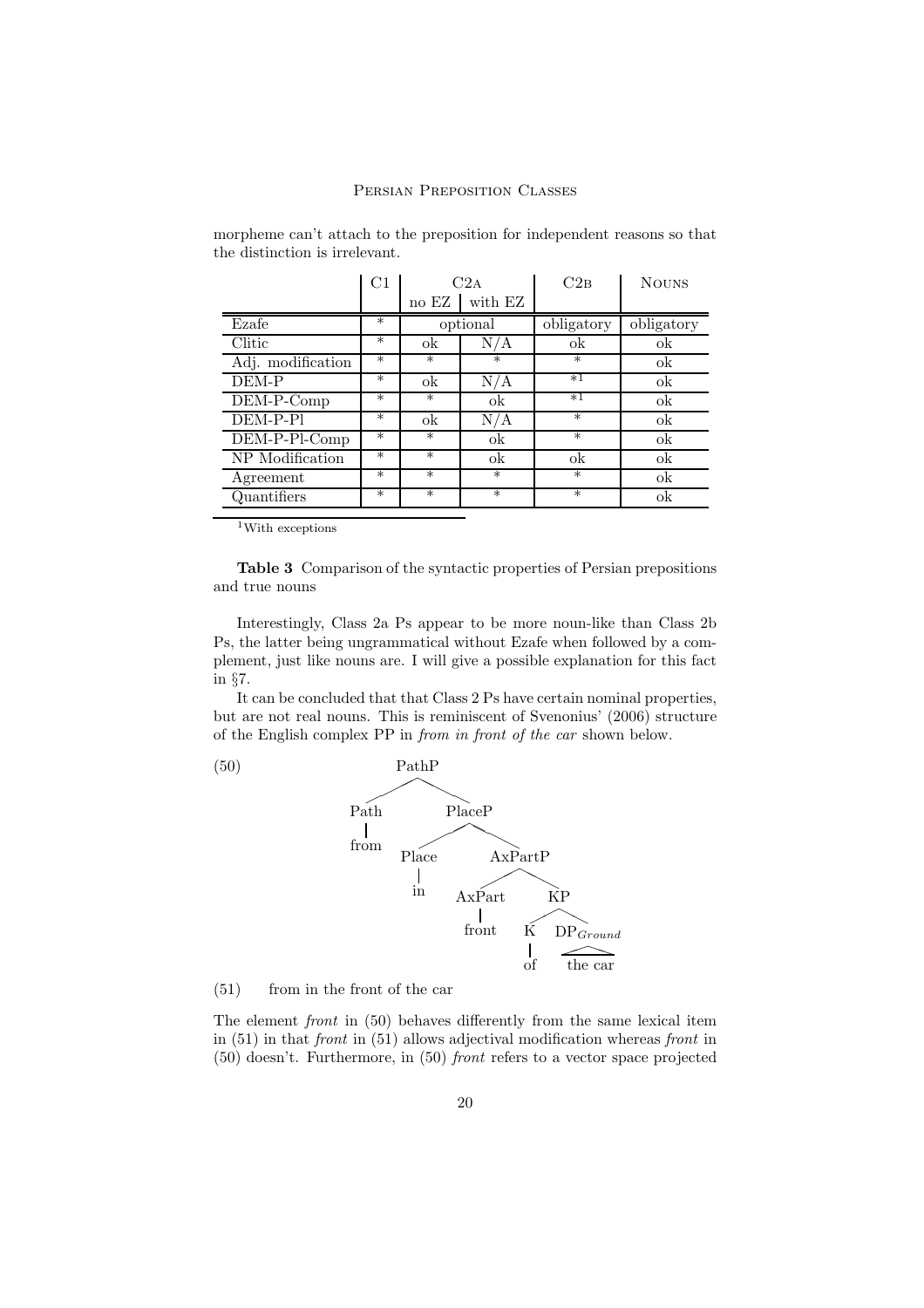from the noun while in (51) it refers to a part of the DP car. Recall that the same distinctions are at play in Persian.

# 6. The place of C1 and C2 prepositions in the extended P projection

The distinction between the two main prepositional classes in Persian fits nicely in the P structure as suggested by Svenonius (2005-06). He proposes a PP consisting of a Path head, a Place head, a head for nominal elements which he calls  $AxPart$  and a KP for case (see (50)). The same structure can be straightforwardly applied to Persian prepositional phrases.



Class 1 prepositions are hosted by the two highest functional heads. The directional Ps are Path heads expressing Goal and Source Path. The two locative C1 Ps are under the Place head selecting for a C2 preposition hosted by the AxPart head. Notice that a similar dependency exists in English in front of, but not \*on front of in the same way as  $(39a)$  is good but (39b) is not. Finally, assuming the hypothesis put forward in Samiian (1994) that Ezafe is a case-assigner, I suggest that it is under KP.

### 7. Feature-based analysis of Persian prepositions

In this section I'll give an explanation of the ambivalent behavior of Class 2a prepositions, further developing Samiian's (1994) feature-based account for the facts.

As already discussed in this paper, Samiian assumes that only categories specified for the [−N] feature are able to assign case. Categories not having the feature [−N] therefore cannot assign case and this is the reason they have to use the dummy case-assigner Ezafe as a special device for case-licensing their complements. Put more simply, if a category doesn't instantiate the [−N] feature, it is expected that it will take its complements via Ezafe.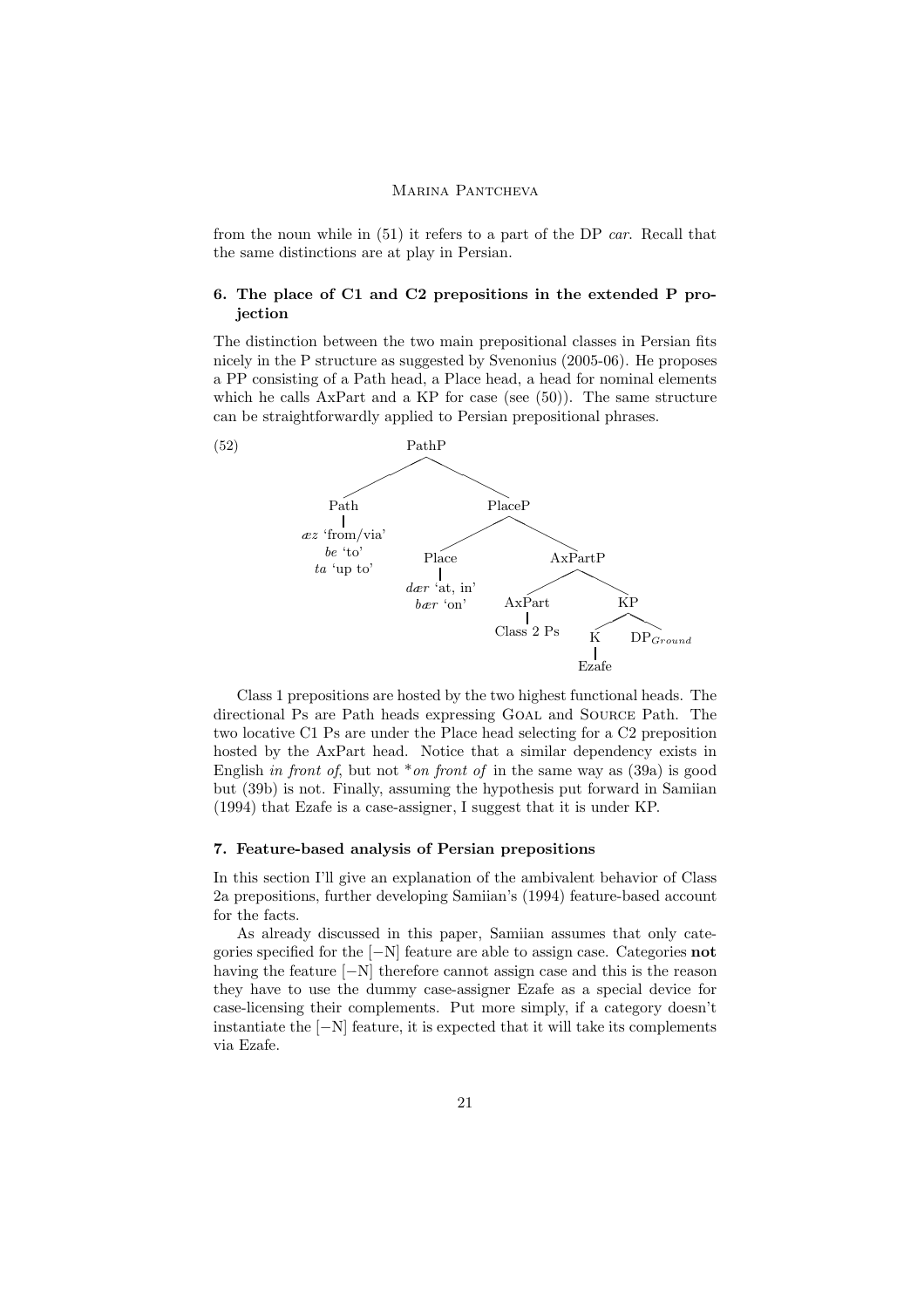Here, I adopt the proposal made by Samiian, namely, that Class 1 Ps are specified for [−V,−N] and that Class 2b prepositions are neutralized in their  $[-N]$  feature, that is, they instantiate only the feature  $[-V]$ . I suggest that the ambivalent Class 2a prepositions are underspecified for the [N] feature. That is, they surface either as  $[-V,-N]$  or as  $[-V,+N]$ . This means that when a C2a preposition is  $[-V, -N]$  it will not need Ezafe to license its complement, whereas when it is  $[-V, +N]$  it will take Ezafe before the complement. Moreover, assuming that demonstratives (and perhaps the ability to appear as  $NP$  modifiers) are available only for  $[+N]$  categories, Class 2a Ps will allow them only when the preposition is  $[-V, +N]$ . Notice that these are exactly the cases when Ezafe is obligatory for the C2a Ps. Furthermore, this gives a straightforward explanation for why demonstratives are unavailable for Class 2b Ps, since they do not have the  $[+N]$  feature.

(53) presents a more perspicuous feature specification of the prepositional classes.

(53) C1 Ps: [−V,−N] C2a Ps: [−V,±N] C2b Ps: [−V]

Assume that in the tree structure presented in (52), the Path and the Place heads host  $[-V,-N]$  categories. Assume further that the AxPart head hosts categories that do not have the [−N] feature.

Under these assumptions, the directional Class 1 and the two locative Class 1 prepositions can still be hosted by the Path and the Place head, respectively. No modifications are necessary for the Class 2b prepositions  $e$ ither  $-$  they will, as before, be under the AxPart head. The crucial point is that Class 2a prepositions, being underspecified for the [N] feature, will be either under Place (when [−V,−N]) or under AxPart (when [−V,+N]).

(54) Feature specification of heads in the extended spatial P projection



22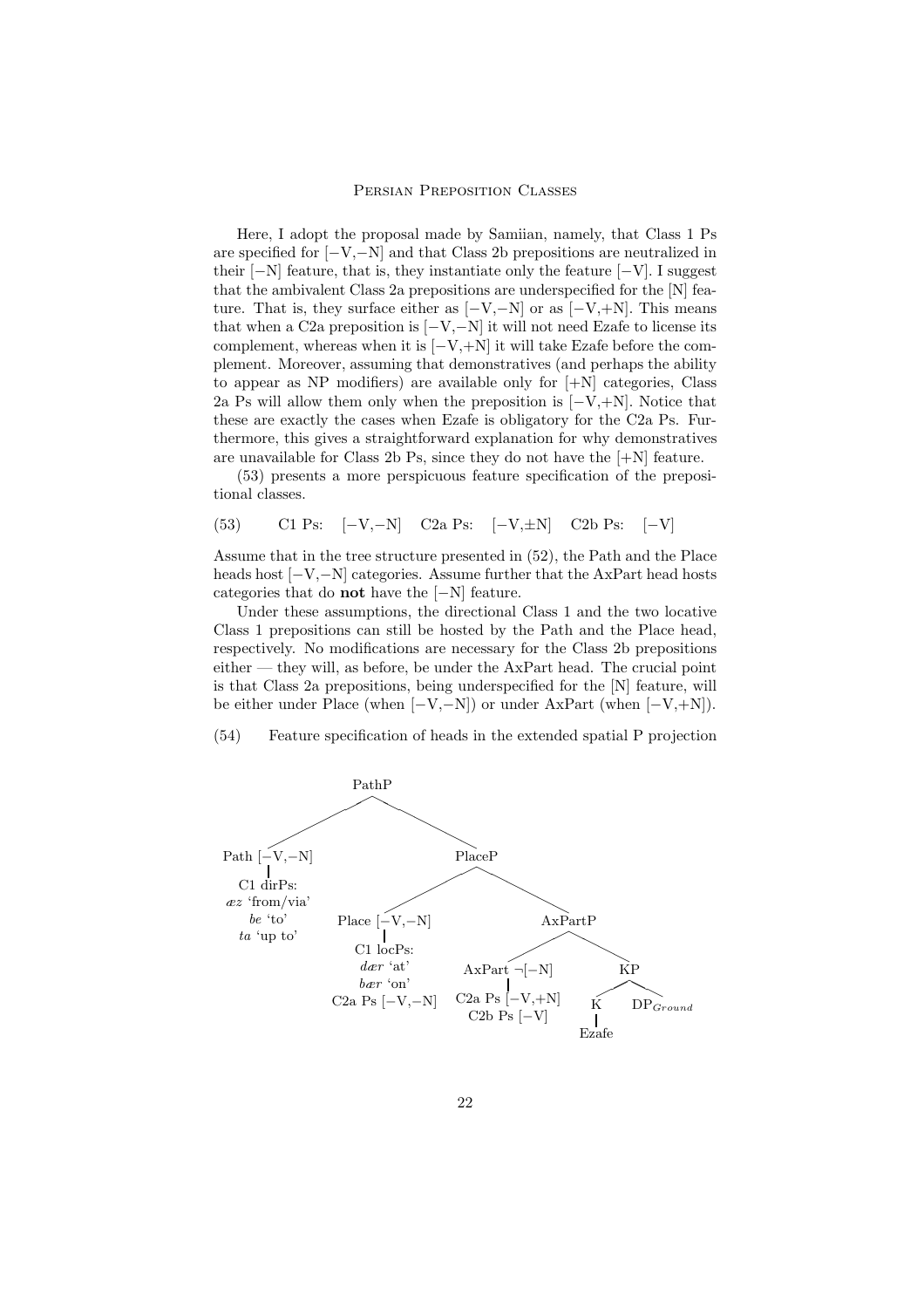Now, consider the structure above more closely. It conforms to the Ezafe facts about Persian prepositions. First, as we know, Ezafe never attaches to Class 1 Ps (because they are [−N], therefore able to assign case), while Class 2b Ps always have to take their complement via Ezafe (because they are neutralized for [−N], therefore unable to assign case). Secondly, C2a Ps when under the Place head do not take Ezafe before their complement, but when under the AxPart head they bear a  $[+N]$  feature, hence they need the Ezafe linker before the complement. An important prediction would be then that when a Class 2a P is preceded by a locative Class 1 preposition the Ezafe will become obligatory, since, in this case, the Place head will be occupied by the C1 P, and the only option available for the C2a P will be to occupy the AxPart head. The prediction is, in fact, borne out, as shown earlier in (36a), repeated below.

(55) dær tu\*(-ye) quti at in-ez box 'in the box'

Even more striking is the fact that it is indeed possible to combine a directional C1 preposition (i.e. a Path head) with a C2a preposition without Ezafe (i.e. a Place head), although this can be demonstrated only for one of them, namely  $\alpha z$  'from'. This is illustrated by (36c), repeated below.

 $(56)$ from in-Ez box tu quti 'out of the box'

As mentioned before, the Ezafe is optional in (56), however, this does not refute the proposed structure, since nothing prevents the C2a P from appearing under the AxPart (hence with Ezafe) when there is a C1 P under Path.

The proposal above is able to account for all the cases when the Ezafe vowel becomes obligatory for a C2a preposition: [a] when in combination with a locative C1 P [b] when preceded by a demonstrative and [c] when modifier of an NP.

# 8. Conclusion

I presented an overview of Persian prepositional system and the way Persian prepositions can be classified into Class 1, Class 2a and Class 2b. I discussed the different properties the members of the three classes manifest by examining them in various syntactic structures. Drawing a parallel with the syntactic behavior of nouns, I argued against the hypothesis that Class 2 prepositions are true nouns, showing that they don't behave as such either with respect to syntax or to semantics. I suggested that the prepositions in Class 1 and Class 2 are hosted by the Path or Place head and the AxPart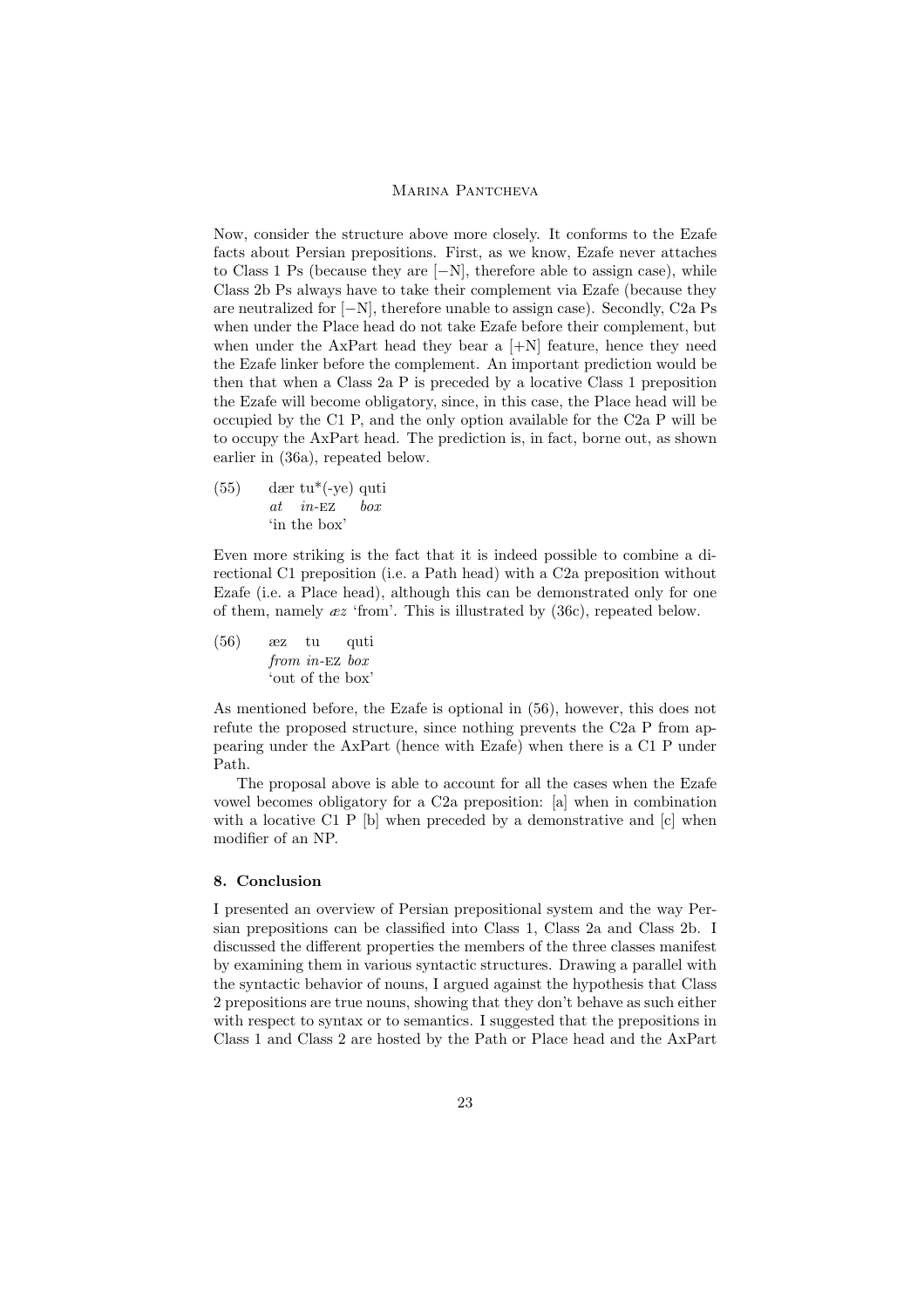head, respectively, taking the extended P projection as proposed by Svenonius (2005-06) as a basis, and suggested that the Ezafe linking morpheme occupies the K head. Finally, I presented a feature-based hypothesis for explaining the behavior of the prepositions in Persian with respect to some phenomena usually attributed to nouns. More specifically, further developing Samiian's (1994) claim that Class 1 Ps are [−V,−N], while Class 2 Ps are only  $[-V]$ , I suggested that the subcategory Class 2a Ps is underspecified for [N], thus explaining their ambivalent behavior and the fact that they are the only prepositions allowing a preceding demonstrative.

# References

- Cinque, Guglielmo. 1994. On the evidence for partial N-movement in the Romance DP: Studies in honor of Richard S. Kayne. In Paths Towards Universal Grammar, edited by Guglielmo Cinque, Jan Koster, Jean-Yves Pollock, Luigi Rizzi, and Raffaella Zanuttini, pp. 85–110. Georgetown, Washington, DC.
- Ghomeshi, Jila. 1996. Projection and Inflection: A Study of Persian Phrase Structure. Ph.D. thesis, University of Toronto.
- Ghomeshi, Jila. 1997. Non-projecting nouns and the Ezafe construction in Persian. Natural Language and Linguistic Theory 15 4: 729–788.
- Ghomeshi, Jila. 2003. Plural marking, indefiniteness, and the noun phrase. Studia Linguistica 57 2: 47–74.
- Kahnemuyipour, Arsalan. 2000. Persian Ezafe construction revisited: Evidence for modifier phrase. In Proceedings of the 2000 annual conference of the Canadian Linguistic Association, edited by John T. Jensen and Gerard van Herk, pp. 173–185. Cahiers Linguistiques d'Ottawa.
- Karimi, Simin and Michael Brame. 1986. A generalization concerning the EZAFE construction in Persian. Ms., University of Washington and University of Arizona, presented at Western Conference of Linguistics, Vancouver, Canada.
- Larson, Richard K. 1991. The projection of DP (and DegP). Ms. Stony Brook University; to appear in Essays on Shell Structure, Routledge.
- Larson, Richard K. and Hiroko Yamakido. 2005. Ezafe and the position of nominal modifiers. Ms. Stony Brook University; presented at the LSA.
- Lazard, Gilbert. 1957. Grammaire du Persan contemporain. Librairie C. Klincksiek, Paris.
- Mace, John. 2003. Persian Grammar for Reference and Revision. RoutledgeCurzon, London.
- Mahootian, Shahrzad. 1997. Persian. Routledge, London.
- Ortmann, Albert. 2002. The morphological licensing of modifiers. In Proceedings of the Western Conference on Linguistics: Volume Twelve, edited by Vida Samiian, pp. 403–414. California State University, Fresno.